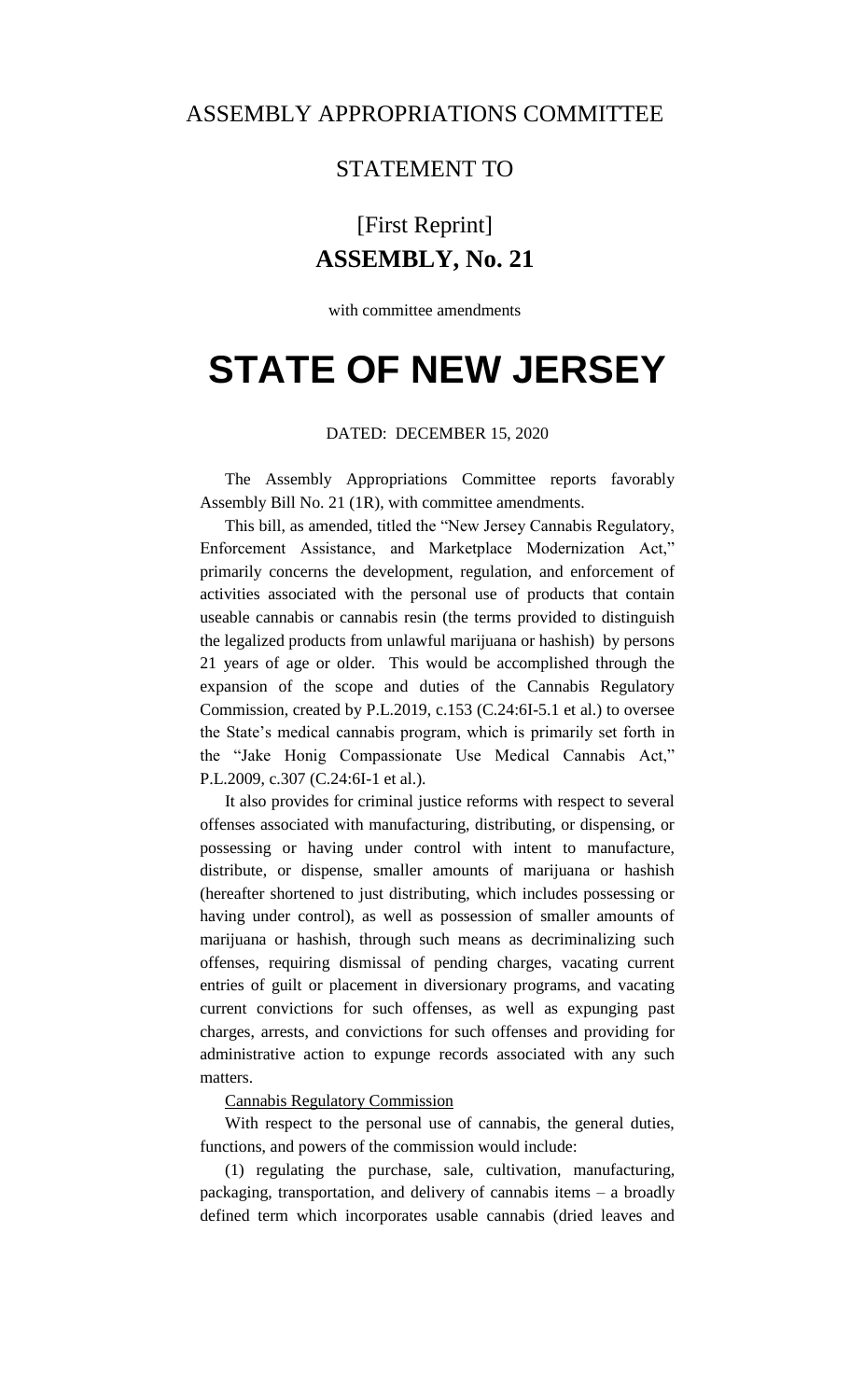flowers), cannabis products, cannabis extracts, and any other form of cannabis resin;

(2) granting, refusing, suspending, revoking, cancelling, or otherwise limiting licenses or conditional licenses for the cultivation, manufacturing, warehousing, transportation, sale, and delivery of cannabis items. As further detailed below with respect to licensing activities, a "conditional license" is a type of license that would be issued by the commission pursuant to an abbreviated application process, after which the conditional license holder has a limited period of time in which to become fully licensed by satisfying all of the remaining conditions for full licensure which were not required for the issuance of the conditional license;

(3) investigating and aiding in the prosecution of violations of law relating to cannabis and cannabis items;

(4) taking regulatory actions to prohibit advertising of cannabis items in a manner that is appealing to minors, that promotes excessive use, or that promotes illegal activity; and

(5) regulating the use of cannabis and cannabis items for scientific, pharmaceutical, manufacturing, mechanical, industrial, and other purposes.

The commission's Office of Minority, Disabled Veterans, and Women Medical Cannabis Business Development would be re-titled by removing the reference to "medical," and this office would establish and administer, under the direction of the commission, unified practices and procedures for promoting participation in the lawful operation of personal use cannabis businesses by persons from socially and economically disadvantaged communities, including by prospective and existing minority owned and women's owned businesses, as these terms are defined in section 2 of P.L.1986, c.195 (C.52:27H-21.18), and disabled veterans' businesses as defined in section 2 of P.L.2015, c.116 (C.52:32-31.2), which could be licensed as personal use cannabis cultivators, manufacturers, wholesalers, distributors, retailers, delivery services, or testing facilities under the bill. These unified practices and procedures would include a business' certification and subsequent recertification at regular intervals as a minority owned or women's owned business, or a disabled veterans' business, in accordance with eligibility criteria and a certification application process established by the commission in consultation with the office.

The effectiveness of the office's methods would be measured by whether the office's actions resulted in not less than 30 percent of the total number of cannabis licenses issued by the commission being issued to businesses certified by the office; their effectiveness would be further assessed by considering whether the actions resulted in not less than 15 percent of licenses being issued to certified minority owned businesses, and not less than 15 percent of licenses being issued to certified women's owned and disabled veterans' businesses. The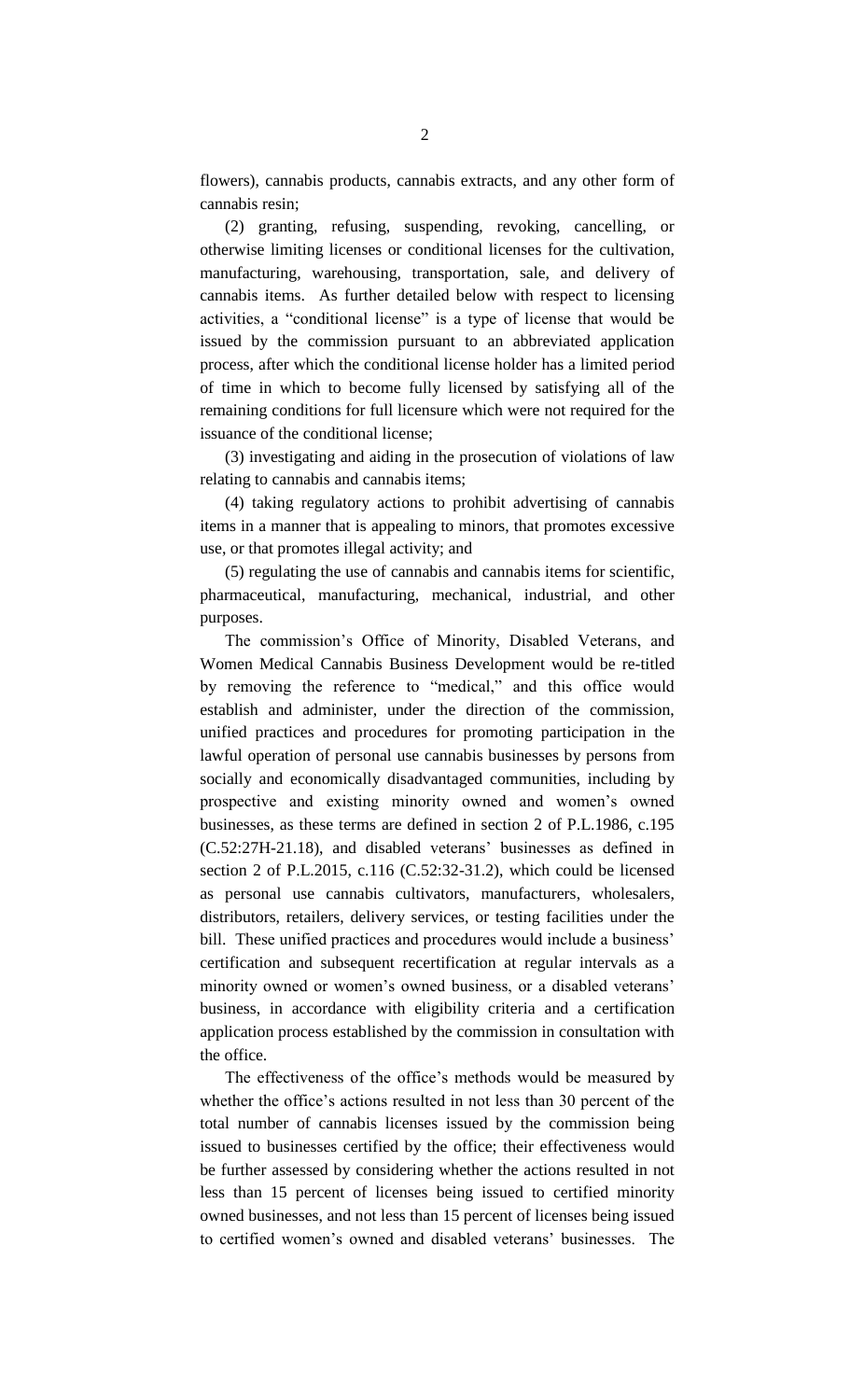office, in support of these efforts, would conduct advertising and promotional campaigns, as well as sponsor seminars and informational programs, directed toward those persons and prospective and existing certified businesses, which would address personal use cannabis business management, marketing, and other practical business matters.

Ethical and Conflicts-of-Interest Considerations for the Commission, its Employees, and Other Parties

The members of the five-person commission and all commission employees would be subject to ethical and conflicts-of-interest restrictions concerning the regulation of personal use cannabis, addressing activities engaged in prior to, during, and following service with the commission. For instance, a person generally could not be an appointed member or employee of the commission if, during the period commencing three years prior to appointment or employment, the person held any direct or indirect interest in, or any employment by, a holder of or applicant for a personal use cannabis license, unless the person's prior interest would not, in the opinion of the commission, interfere with the person's obligations of appointment or employment; and generally, for a period of two years commencing from the date that a member's or employee's service terminates, that former member or employee would not be permitted to hold any direct or indirect interest in, or any employment by, a holder of or applicant for a cannabis license (this two-year post-service restriction would not apply to secretarial or clerical employees).

The bill also expands the "New Jersey Conflicts of Interest Law," P.L.1971, c.182 (C.52:13D-12 et seq.), as well as the scope of the Code of Ethics promulgated by the commission, which applies to all commission members and employees with respect to medical cannabis licensing and other activities, and incorporates similar provisions to address personal use cannabis licensing and other activities. Per the existing law, all members and employees would be prohibited from using any official authority to interfere with or affect the result of an election or nomination for office, coerce or advise any person to contribute anything of value to another person or organization for political purposes, or take active part in any political campaign. For the commission members, the executive director of the commission, and any other employee holding a supervisory or policy-making management position, the law also provides a prohibition on making any political contributions to candidates or campaigns, as that term is defined in "The New Jersey Campaign Contributions and Expenditures Reporting Act," P.L.1973, c.83 (C.19:44A-1 et seq.).

The "New Jersey Conflicts of Interest Law," P.L.1971, c.182 (C.52:13D-12 et seq.), is also amended to establish restrictions on various State officers or employees, the Governor and full-time professionals employed in the Governor's Office, full-time members of the Judiciary, and various municipal officers in which licensed personal use cannabis entities are located. These restrictions concern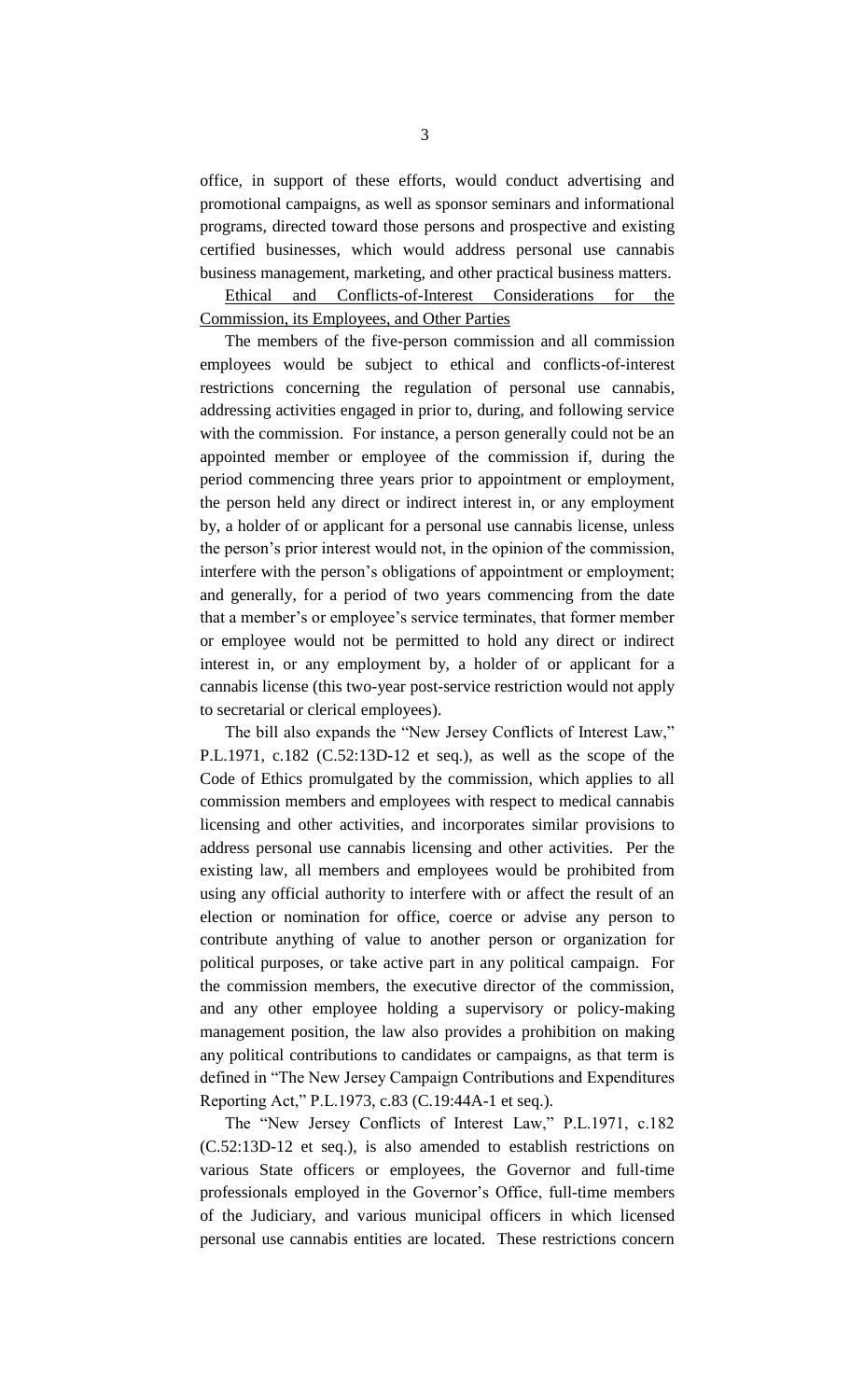not only their own activities, but the activities of their associated partnerships, firms, or corporations, and their family members in connection with either employment or another interest in, or representation of, current license holders or applicants. The restrictions are similar to the restrictions on these people and businesses under the current law concerning casino and medical cannabis licensees and applicants, and casino-related and medical cannabis activities, and include a general prohibition on employment, representation, appearance for, or negotiation on behalf of, any license holder or applicant in connection with any cause, application, or matter, and these restrictions can carry over into the post-employment or post-service period following the departure of a person from State or local employment or office.

As per existing law, the ethical and conflicts-of-interest restrictions would be enforced by the State Ethics Commission, and any person found to have committed a violation would be subject to a civil penalty of not less than \$500 or more than \$10,000. Additionally, any willful violation of the restrictions similar to the restrictions concerning casino and medical cannabis licensees and applicants that are applicable to the above State or municipal elected, appointed, or employed persons, their associated partnerships, firms, or corporations, and their family members, would be considered a disorderly persons offense, punishable by a term of imprisonment of up to six months, a fine of up to \$1,000, or both.

If a license holder or applicant for a license commits a violation involving a commission member or employee with respect to the above described pre-service activities, activities during service, or post-service activities, that license holder or applicant could have their license revoked or suspended, or application denied by the commission.

Licensing of Cannabis Businesses; Updating the Permit Process for Certain Medical Cannabis Alternative Treatment Centers and Their Permitted Operations

The bill would establish six "marketplace" classes of licensed businesses: a Class 1 Cannabis Cultivator license, for facilities involved in growing and cultivating cannabis; a Class 2 Cannabis Manufacturer license, for facilities involved in the manufacturing, preparation, and packaging of cannabis items; a Class 3 Cannabis Wholesaler license, for facilities involved in obtaining and selling cannabis items for later resale by other licensees; a Class 4 Cannabis Distributor license, for businesses involved in transporting cannabis plants in bulk from one licensed cultivator to another licensed cultivator, or cannabis items in bulk from any type of licensed cannabis business to another; a Class 5 Cannabis Retailer license, for locations at which cannabis items and related supplies are sold to consumers; and a Class 6 Cannabis Delivery license, for businesses providing courier services for consumer purchases that are fulfilled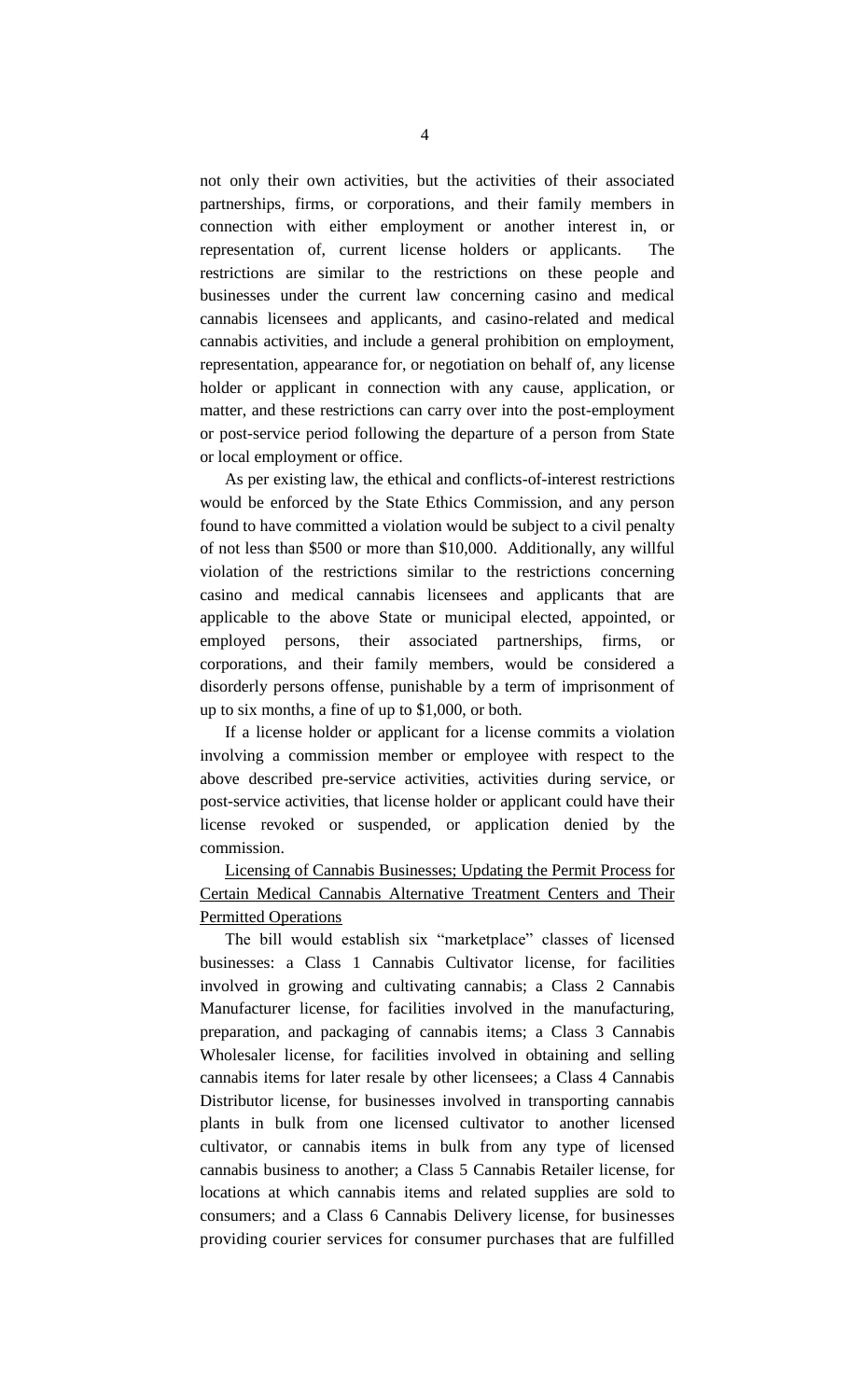by a licensed cannabis retailer in order to make deliveries of the purchased items to a consumer, and which service would include the ability of a consumer to make a purchase directly through the cannabis delivery service which would be presented by the delivery service for fulfillment by a retailer and then delivered to that consumer. Except with respect to an initial period in which the number of cannabis cultivator licenses would be capped, as further explained below, the commission would determine the maximum number of licenses for each class based upon market demands, and would be authorized to accept new license applications as it deemed necessary to meet those demands.

The commission would be responsible for reviewing each application for a full, annual license, or application for a conditional license, intended to be issued and then subsequently replaced with a full license. Applications would be scored and reviewed based upon a point scale with the commission determining the amount of points, the point categories, and system of point distribution by regulation, subject to some required criteria for consideration in the point scale, such as an analysis of an applicant's: operating plan; environmental plan; and safety and security plans. This point system could be adjusted, or a separate point system used for any application for which a conditional license is sought, or a microbusiness license is sought, the latter being a form of smaller business operation further discussed below. Further, in ranking applications, in addition to the awarding of points, the commission would prioritize applications for licensure using several other factors.

One prioritizing factor would be based on "impact zones," which are municipalities negatively impacted by past marijuana enterprises that contributed to higher concentrations of law enforcement activity, unemployment, and poverty, or any combination thereof, and are identified under the bill as any municipality that:

(1) has a population of 120,000 or more according to the most recently compiled federal decennial census as of the bill taking effect;

(2) based on data compiled for calendar year 2019, ranks in the top 40 percent of municipalities in the State for small amount marijuana or hashish possession arrests; has a crime index total of 825 or higher in the annual Uniform Crime Report by the Division of State Police; and has an annual average unemployment rate that ranks in the top 15 percent of all municipalities in the State;

(3) is a municipality located in a county of the third class, based upon the county's population according to the most recently compiled federal decennial census, that meets all of the criteria set forth in paragraph (2) above, other than having a crime index total of 825 or higher; or

(4) is a municipality located in a county of the second class, based upon the county's population according to the most recently compiled federal decennial census: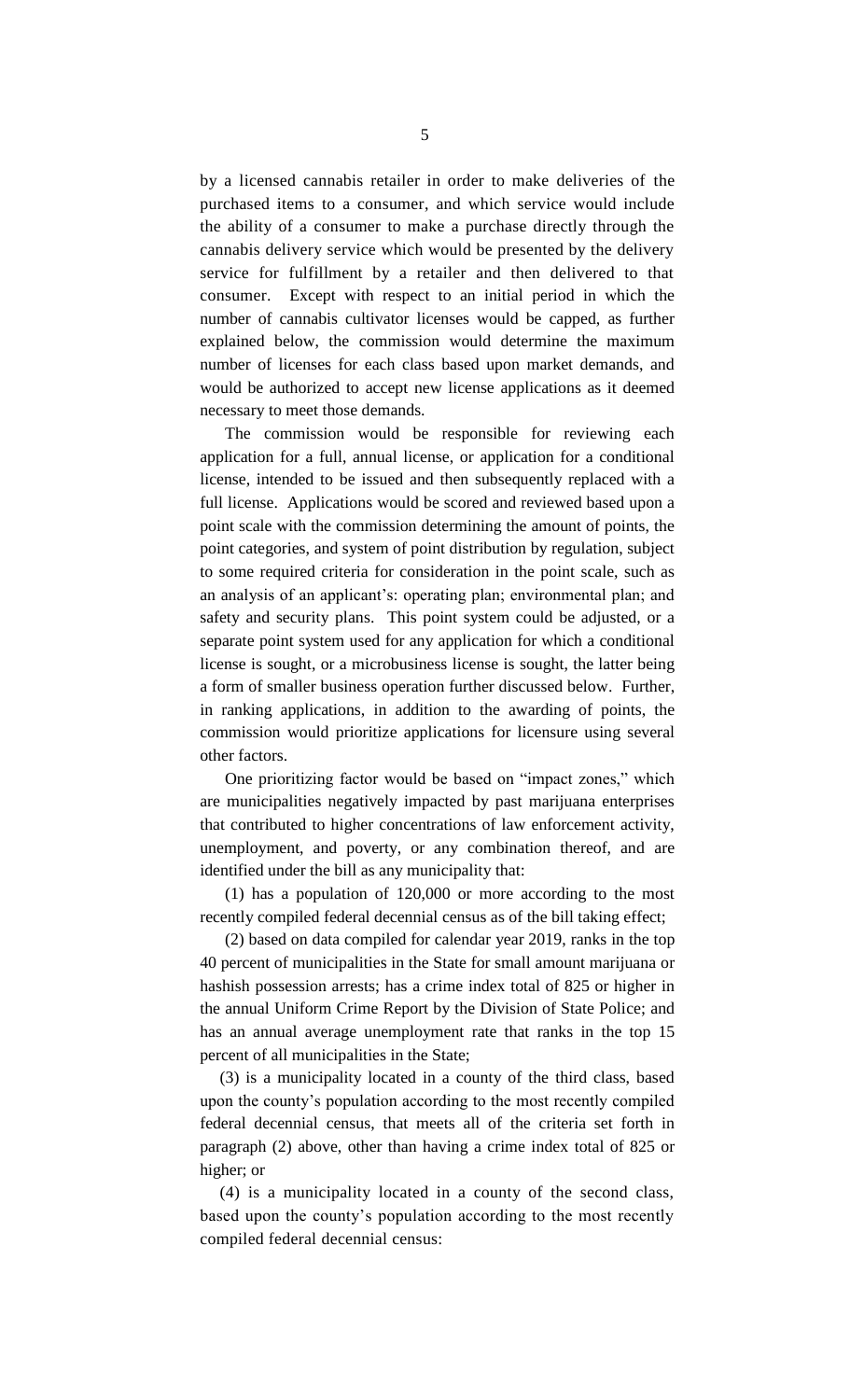- with a population of less than 60,000 according to the most recently compiled federal decennial census, that for calendar year 2019 ranks in the top 40 percent of municipalities in the State for small amount marijuana or hashish possession arrests; has a crime index total of 1,000 or higher based upon the indexes listed in the 2019 annual Uniform Crime Report by the Division of State Police; but for calendar year 2019 does not have a local average annual unemployment rate that ranks in the top 15 percent of all municipalities, based upon average annual unemployment rates estimated for calendar year 2019 by the Office of Research and Information in the Department of Labor and Workforce Development; or

- with a population of not less than 60,000 or more than 80,000 according to the most recently compiled federal decennial census; has a crime index total of 650 or higher based upon the indexes listed in the 2019 annual Uniform Crime Report; and for calendar year 2019 has a local average annual unemployment rate of 3.0 percent or higher using the same estimated annual unemployment rates.

Concerning applications involving impact zones, the commission would not only prioritize applications for at least two licensed businesses in such zones, but would also prioritize applications: that included a person who is a current resident of an impact zone and had resided therein for three or more consecutive years at the time of making the application (to the extent possible the commission would grant at least 25 percent of the total licenses issued, regardless of license class and location of the business, to such applicants); or that included a plan to employ at least 25 percent of employees who reside in an impact zone.

Other prioritizing factors would be based on applications for licensure which included an in-State resident of at least five years who was a "significantly involved person," being someone who holds at least a five percent investment interest or is a member of a group who holds at least a 20 percent investment interest and would have authority to make controlling decisions about the cannabis business, or an applicant that met one of the following conditions for its labor environment:

(1) being a party to a collective bargaining agreement with a bona fide labor organization that currently represents, or is actively seeking to represent, cannabis workers in New Jersey;

(2) being a party to a collective bargaining agreement with a bona fide labor organization that currently represents cannabis workers in another state;

(3) submitting a signed project labor agreement with a bona fide building trades labor organization, which is a form of pre-hire collective bargaining agreement covering terms and conditions, including labor issues and worker grievances, associated with a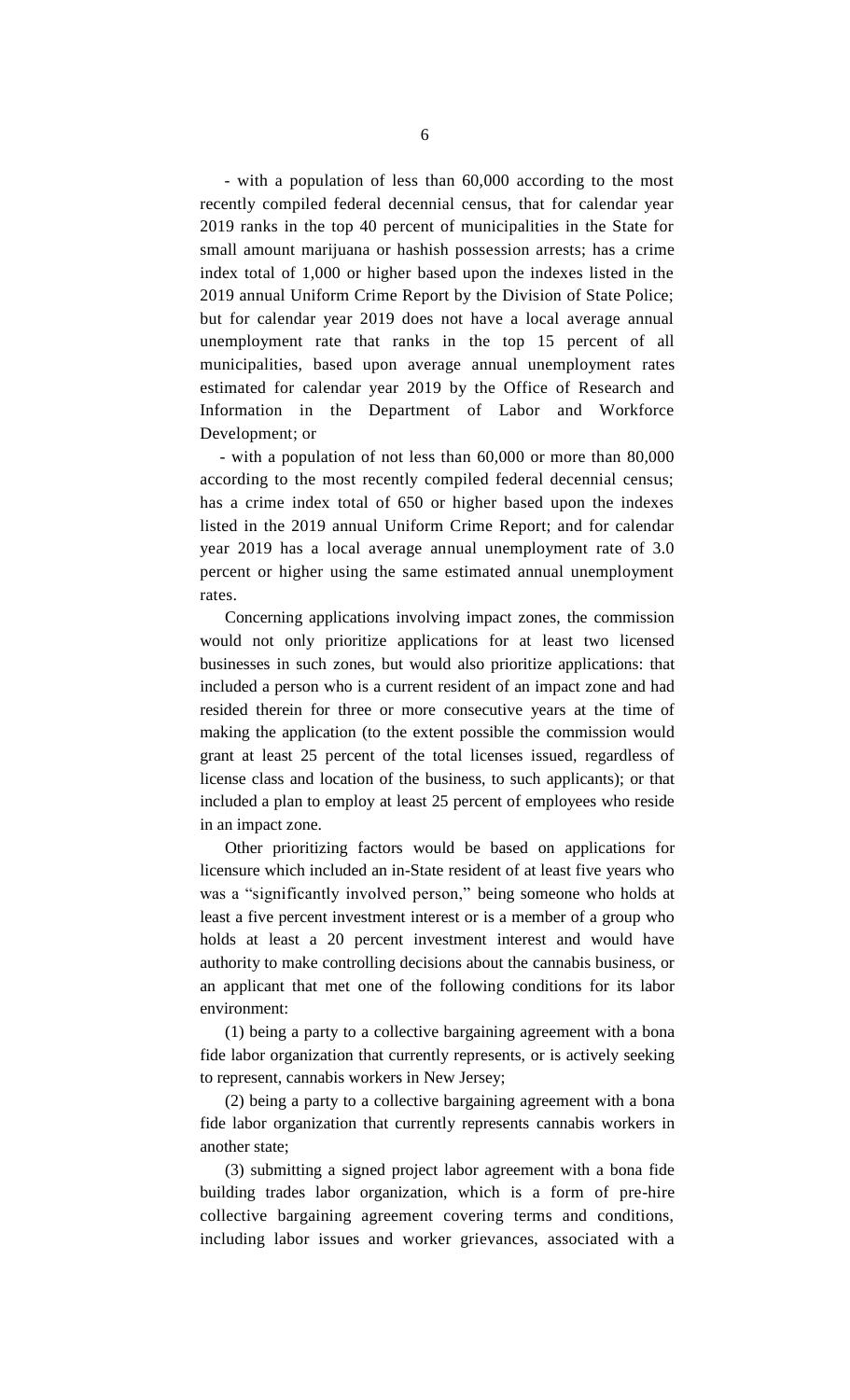project for the construction or retrofit of facilities for the applicant's proposed operations; or

(4) submitting a signed project labor agreement with a bona fide labor organization for any other applicable project associated with the applicant's proposed operations.

The above described prioritizations based on in-State residency and labor environment factors would also be implemented with respect to future applications for any medical cannabis permit issued pursuant to the "Jake Honig Compassionate Use Medical Cannabis Act."

When processing applications, the commission would also incorporate the licensing efforts, discussed above, that are developed by the Office of Minority, Disabled Veterans, and Women Cannabis Business Development designed to promote the formulation and participation in the lawful operation of cannabis businesses by persons from socially and economically disadvantaged communities.

In accordance with the bill, at least 35 percent of the total licenses issued for each class would be conditional licenses. Either a full license or conditional license would only be issued for applications which presented an ownership structure that included an in-State resident of at least two years who was a "significantly involved person." Another requirement, applicable only to a conditional license, would be that the significantly involved person and any other person with a financial interest who also has decision making authority for a proposed cannabis business could only have, for the immediately preceding taxable year, an adjusted gross income of no more than \$200,000 or no more than \$400,000 if filing jointly with another. For purposes of calculating the 35 percent figure for conditional licenses, the figure would include any conditional license issued to an applicant that was subsequently replaced with a full, annual license (which process is further detailed below).

Additionally, at least 10 percent of the total licenses issued for each license class, and at least 25 percent of the overall total number of licenses issued would be designated for and only issued to "microbusinesses." A microbusiness is described in the bill as employing no more than 10 employees, and: possessing no more than 1,000 cannabis plants each month, except that a cannabis distributor's possession of cannabis plants for transportation would not be subject to this limit; operating an establishment occupying an area of no more than 2,500 square feet, and in the case of a cannabis cultivator, growing on an area no more than 2,500 square feet measured on a horizontal plane and growing above that plane not higher than 24 feet; in the case of a cannabis manufacturer, acquiring no more than 1,000 pounds of usable cannabis each month; in the case of a cannabis wholesaler, acquiring for resale no more than 1,000 pounds of usable cannabis, or the equivalent amount in any form of manufactured cannabis product or cannabis resin, or any combination thereof, each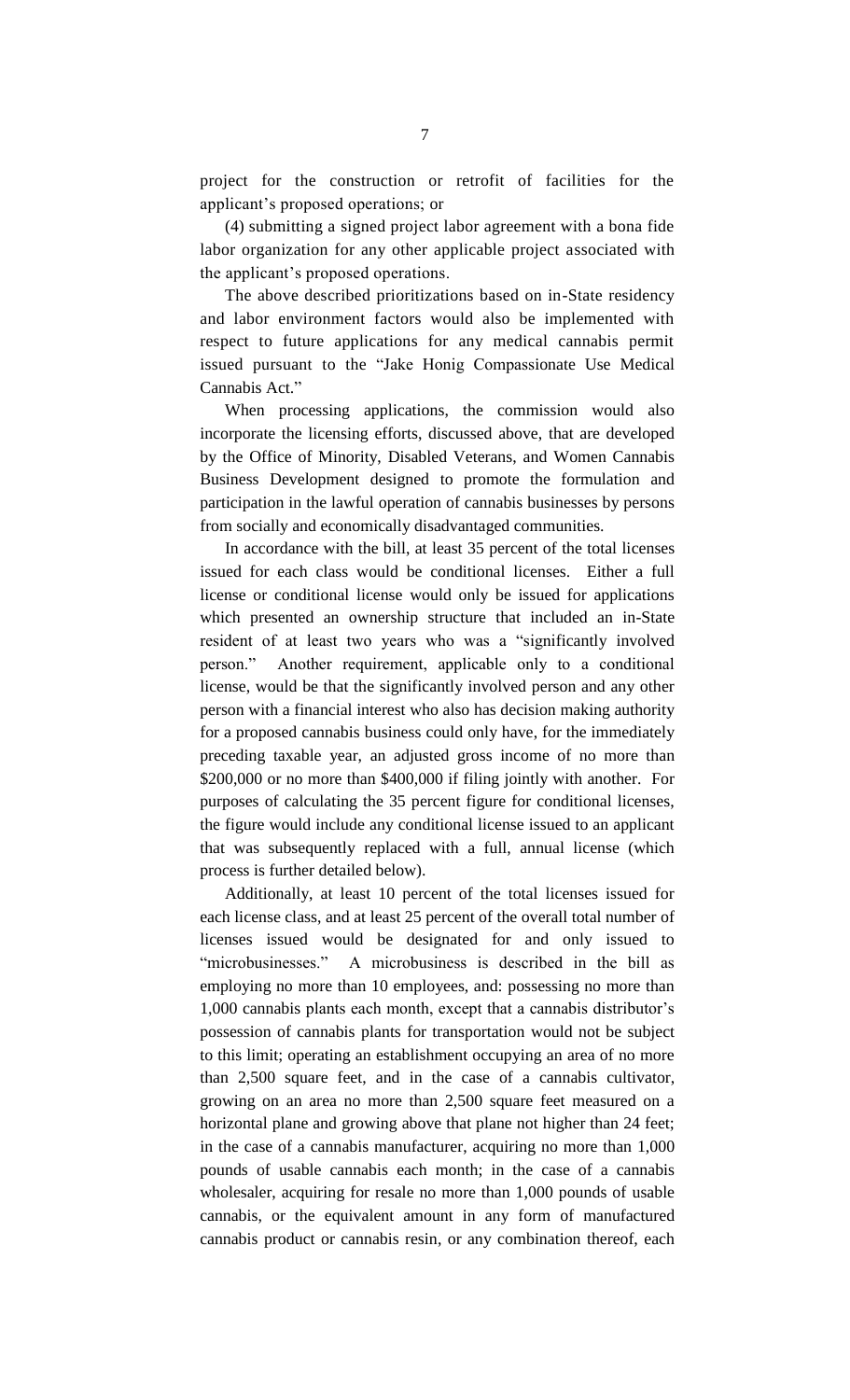month; and in the case of a cannabis retailer, acquiring for retail sale no more than 1,000 pounds of usable cannabis, or the equivalent amount in any form of manufactured cannabis product or cannabis resin, or any combination thereof, each month. For this microbusiness subset of the six classes of cannabis businesses, 100 percent of the ownership would have to involve New Jersey residents who have resided in the State for at least two years.

The minimum 10 percent per class, and 25 percent overall, of microbusiness-designated licenses issued would include the number of conditional licenses issued for each class, as these two categories are not considered mutually exclusive of one another.

Additionally, the commission would establish a process and criteria which would allow a microbusiness the ability, while still issued a valid microbusiness-designated license, to apply to convert and continue operations as a licensed business that is not subject to the aforementioned operational limitations. Upon review of an application to confirm that the commission's criteria have been met, the commission would issue a new annual license of the appropriate business type, and the previously issued microbusiness-designated license would be deemed expired on the date the new license is issued. Any such new annual license would be counted towards the above mentioned percentages of licensed designed for and only issued to microbusinesses, notwithstanding the microbusiness' converted operations.

The commission would require that an applicant for licensure, other than an applicant seeking to operate a microbusiness of any class or seeking a conditional license, submit an attestation signed by a bona fide labor organization stating that the applicant entered into a labor peace agreement with such bona fide organization. The maintenance of an agreement would be an ongoing material condition of a full, annual license, unless the business was a microbusiness. Submission of proof of an agreement from an applicant originally issued a conditional license would be a requirement for final approval granting full licensure. As an additional labor requirement, failure to enter, or to make a good faith effort to enter, into a collective bargaining agreement within 200 days of the opening of a cannabis business based on a full annual or conditional license would result in the suspension or revocation of a license, other than one designated for microbusinesses.

Any applicant for a license or conditional license would have to provide proof for each person with any investment interest as being 21 years of age or older, and each of the following persons associated with the cannabis business for which licensure is sought would be subject to a criminal history record background check: any owner, other than an owner who holds less than a five percent investment interest or who is a member of a group that holds less than a 20 percent investment interest, and who has no authority for making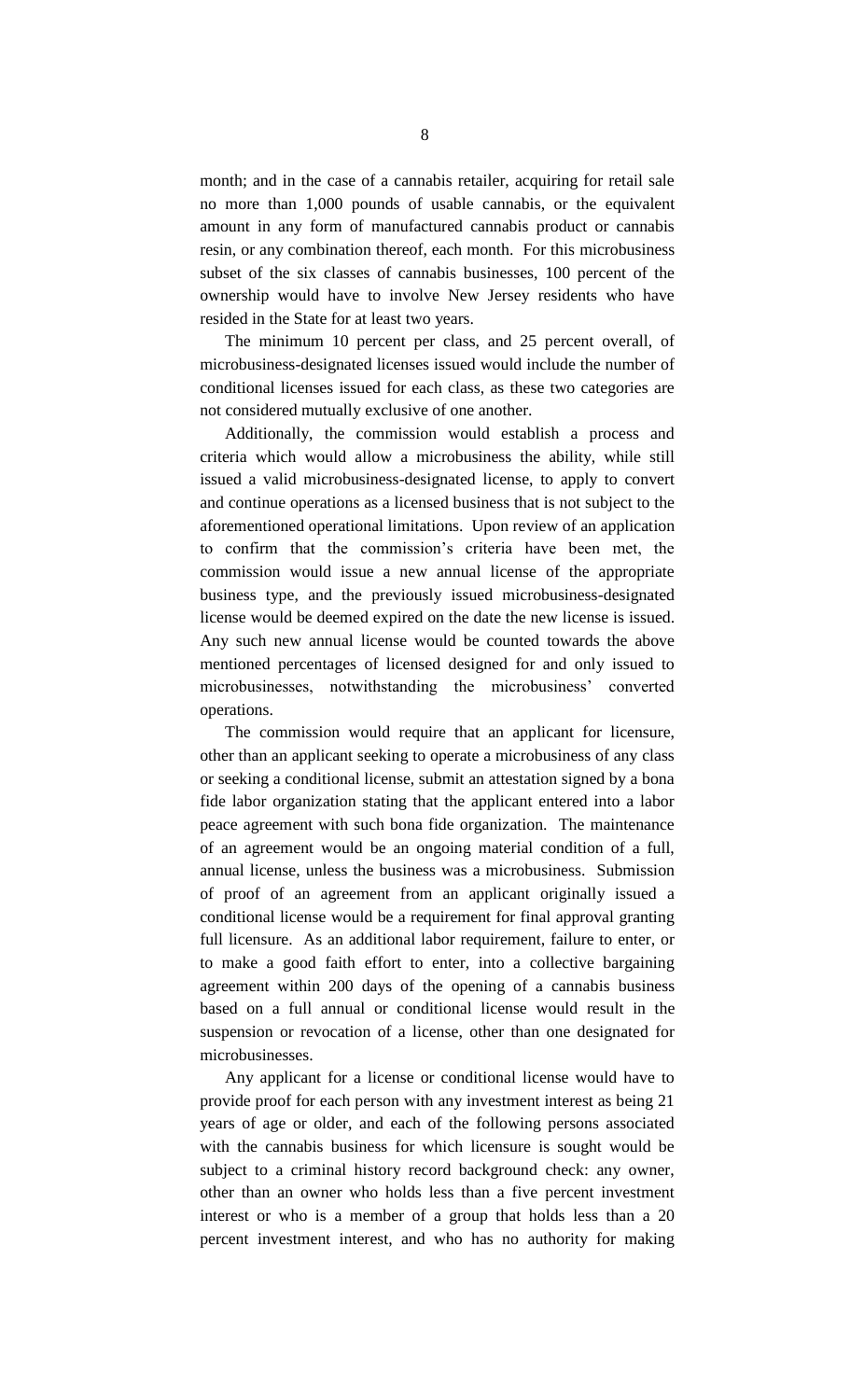controlling business decisions; any director; any officer; and any employee. With respect to qualification or disqualification for licensure based on the background check, the commission would be prohibited from considering any convictions for an offense that occurred prior to the bill's effective date involving the distribution of less than five pounds of marijuana or less than one pound of hashish, or simple possession of any amount of marijuana or hashish, whether convicted under the laws of this or another state, or under federal law, or any other prior conviction, unless less than five years have passed since convicted, or since completing probation, parole, or a term of imprisonment, and the conviction involved fraud, deceit, embezzlement, employing a minor in a drug distribution scheme, or some other conviction "substantially related to the qualifications, functions, or duties for which the license is required," as determined by the commission. Such a conviction would not be an automatic disqualifier, as the commission would still have the authority to issue a license or conditional license to an applicant which included a person with a "substantially related" conviction, after examining the nature of the offense associated with the conviction, the circumstances at the time of committing the offense, and evidence of rehabilitation since conviction.

With respect to the application for a full license, the commission would complete its review for license approval or denial within 90 days of the submission of the application, unless the commission determined that more time is required. If approved, a license would be issued by the commission not later than 30 days after it gave notice of the approval, unless the applicant was subsequently found to not be in compliance with relevant regulations or local regulating ordinances applicable to the applicant's business operations. An issued license would expire after one year, but could be renewed following submission of a new application, in which the applicant would detail aspects of the cannabis licensee's operations and on-going compliance measures as part of the renewal process.

With respect to the application for a conditional license, the commission would complete an expedited review for approval or denial within 30 days, unless the commission determined that more time is required. If approved, a conditional license would be issued by the commission not later than 30 days after it gave notice of the approval, unless the applicant was subsequently found to not be in compliance with relevant regulations or local regulating ordinances applicable to conditionally licensed operations. The applicant would not need to be in compliance with every aspect of the regulatory requirements expected for full licensure in order to obtain a conditional license, but would need to provide sufficient plans for actions to be taken to eventually achieve compliance for full licensure. During a 120-day period following issuance of the conditional license, which period could be extended for an additional period of up to 45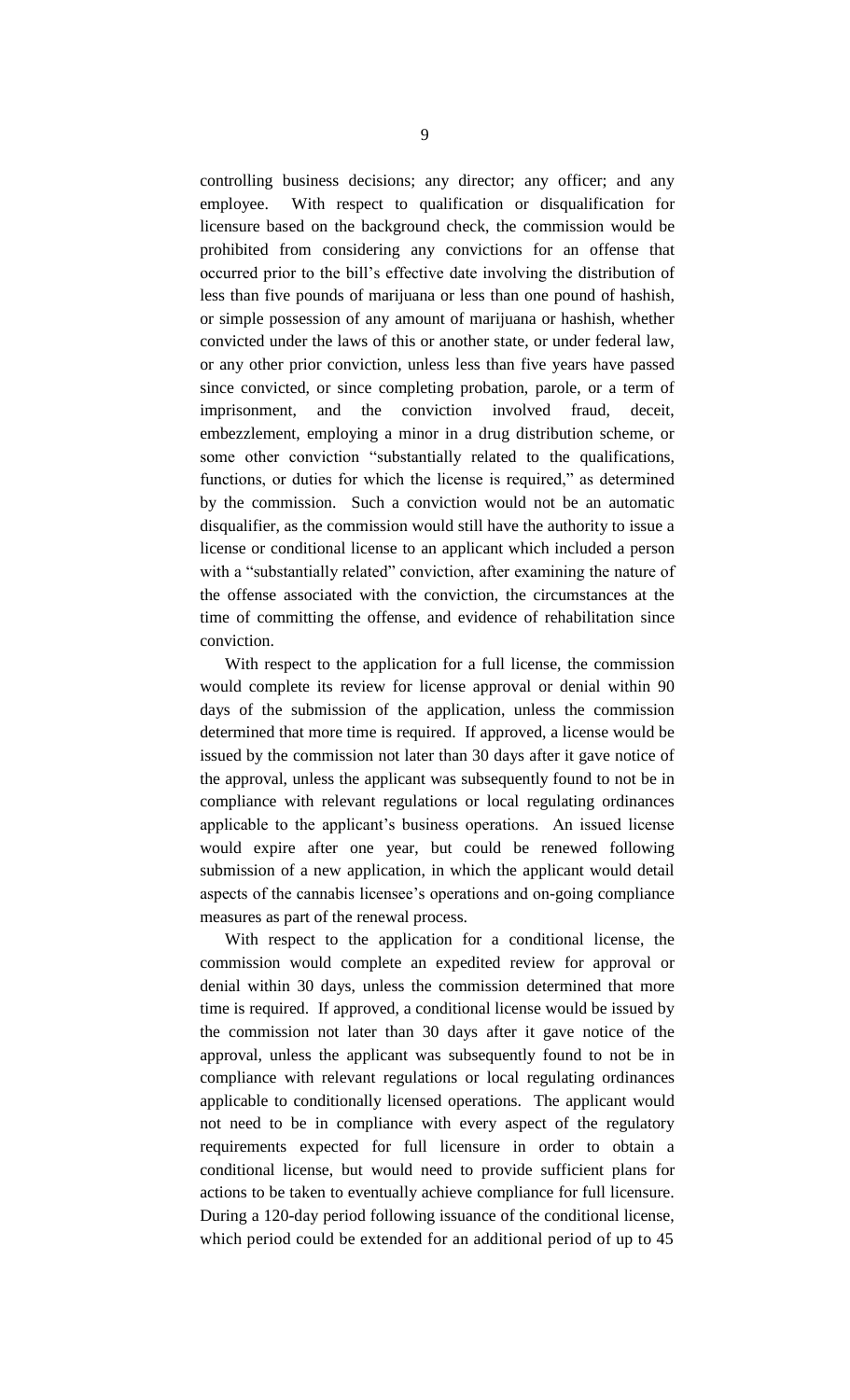days at the discretion of the commission, if it determined that the conditional licensee was in compliance with all plans and other measures necessary to achieve full licensure, it would replace the conditional license with a full, annual license, dated to expire one year from its date of issuance and which could be subsequently renewed; if the conditional licensee was not in compliance as needed for full licensure, the conditional license would automatically expire at the end of the 120-day (or extended) review period.

Additionally, the bill would create a license for cannabis testing facilities, which could test samples of both personal use cannabis and medical cannabis products for compliance with health, safety, and potency standards. The above described licensing efforts developed by the Office of Minority, Disabled Veterans, and Women Cannabis Business Development designed to promote the formulation and participation in the lawful operation of cannabis businesses by persons from socially and economically disadvantaged communities would apply to the licensing of testing facilities. The bill would also permit laboratories licensed after the bill's enactment to test medical cannabis products pursuant to section 25 of P.L.2019, c.153 (C.24:6I-18) to also test personal use cannabis products. Any existing laboratory licensed before the bill took effect that could only test batches of medical cannabis products would be authorized to test personal use cannabis products under an existing license, if the laboratory certifies to the commission that its facility, and the condition and calibration of any equipment used for testing, meet the commission's new accreditation requirements for licensure as a personal use cannabis testing facility.

Finally, with respect to further medical cannabis business operations:

(1) the bill would increase the number of available clinical registrant permits, from four to five, that could be applied for, subject to the review and approval by the commission; and

(2) any alternative treatment center that was issued a permit prior to the effective date of the 2019 medical cannabis reform and expansion by P.L.2019, c.153 (C.24:6I-5.1 et al.), or issued a permit after the effective date of that enactment pursuant to an application submitted based on a request for applications published in the New Jersey Register prior to that effective date, or issued a permit after that effective date pursuant to an application submitted prior to that date, any such center would be permitted to cultivate from up to two physical locations, provided that the alternative treatment center's combined mature cannabis plant grow canopy between both locations not exceed 150,000 square feet of bloom space or the square footage of canopy permitted under the largest tier in the tiered system for grow canopies adopted by the commission pursuant to the bill.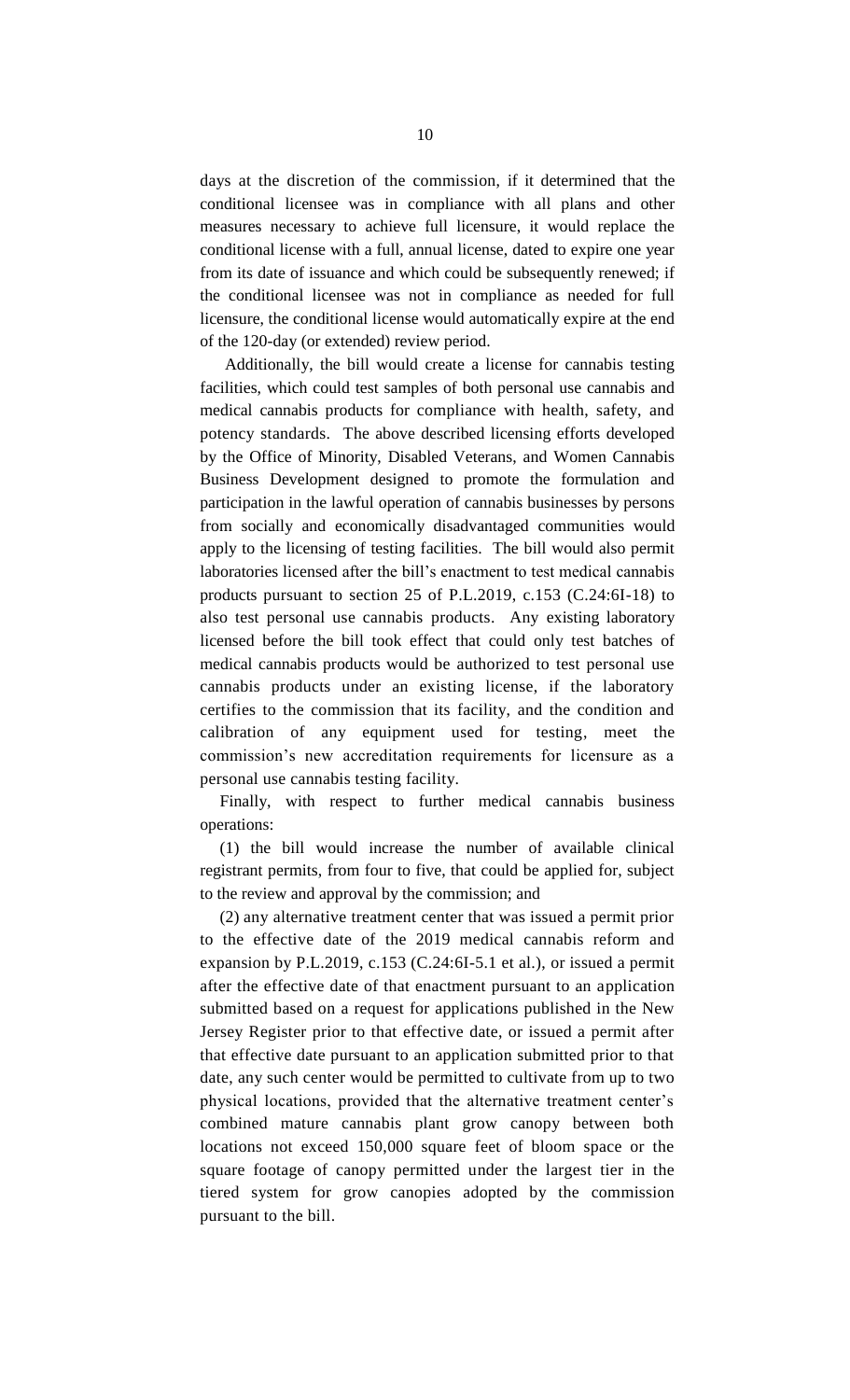#### Certification of Cannabis Handlers

In addition to the above described licensing requirements, any individual who performed work for or on behalf of any class of licensee (or conditional licensee) would need to have a valid certification issued by the commission, in order to participate in: the possession, securing, or selling of cannabis items at the licensed premises; the recording of the possession, securing, or selling of cannabis items at that premises; or the transportation of cannabis items to and from licensed establishments, or residential delivery of cannabis items and related supplies to a retail consumer. The commission could require that anyone applying for a handler certification successfully complete a one-time course which provides training on checking identification, detecting intoxication, the proper handling of cannabis items, and statutory and regulatory provisions relating to cannabis. A person seeking a certification would also be subject to a criminal history record background check, and subject to the same potential disqualifying standards as applicable to applicants for licenses.

An individual with a valid certification as a personal use cannabis handler would be permitted to also simultaneously have a valid certification as a medical cannabis handler issued under section 27 of P.L.2019, c.153 (C.24:6I-20) so that the individual could additionally perform work for or on behalf of entities issued medical cannabis permits or licenses.

#### Transition to Full Legal Market for Cannabis Items

Within 180 days after the bill is signed into law, or within 45 days of all five members of the commission being duly appointed in accordance with the appointment process set forth in paragraph (2) of subsection b. of section 31 of P.L.2019, c.153 (C.24:6I-24), whichever date is later (at present the initial appoint process is not complete), and after consultation with the Attorney General, State Treasurer, Commissioner of Health, and Commissioner of Banking and Insurance, the commission would, upon filing proper notice with the Office of Administrative Law, and notwithstanding the provisions of the "Administrative Procedure Act," P.L.1968, c.410 (C.52:14B-1 et seq.), immediately adopt rules and regulations it prepared that are necessary and proper to enable it to carry out the commission's duties, functions, and powers with respect to activities associated with the personal use of cannabis. These initial rules and regulations, which would include details with respect to the license application process, would be in effect for a period not to exceed one year after the date of filing, and thereafter be adopted, amended, or readopted, and any subsequent rules and regulations adopted, amended, or readopted, in accordance with the "Administrative Procedure Act."

With respect to the developed application process and the issuance of licenses, during an initial 24-month period following the bill's enactment, there would be a limitation on the number and classes of licenses any one licensee could hold. During this time, the bill would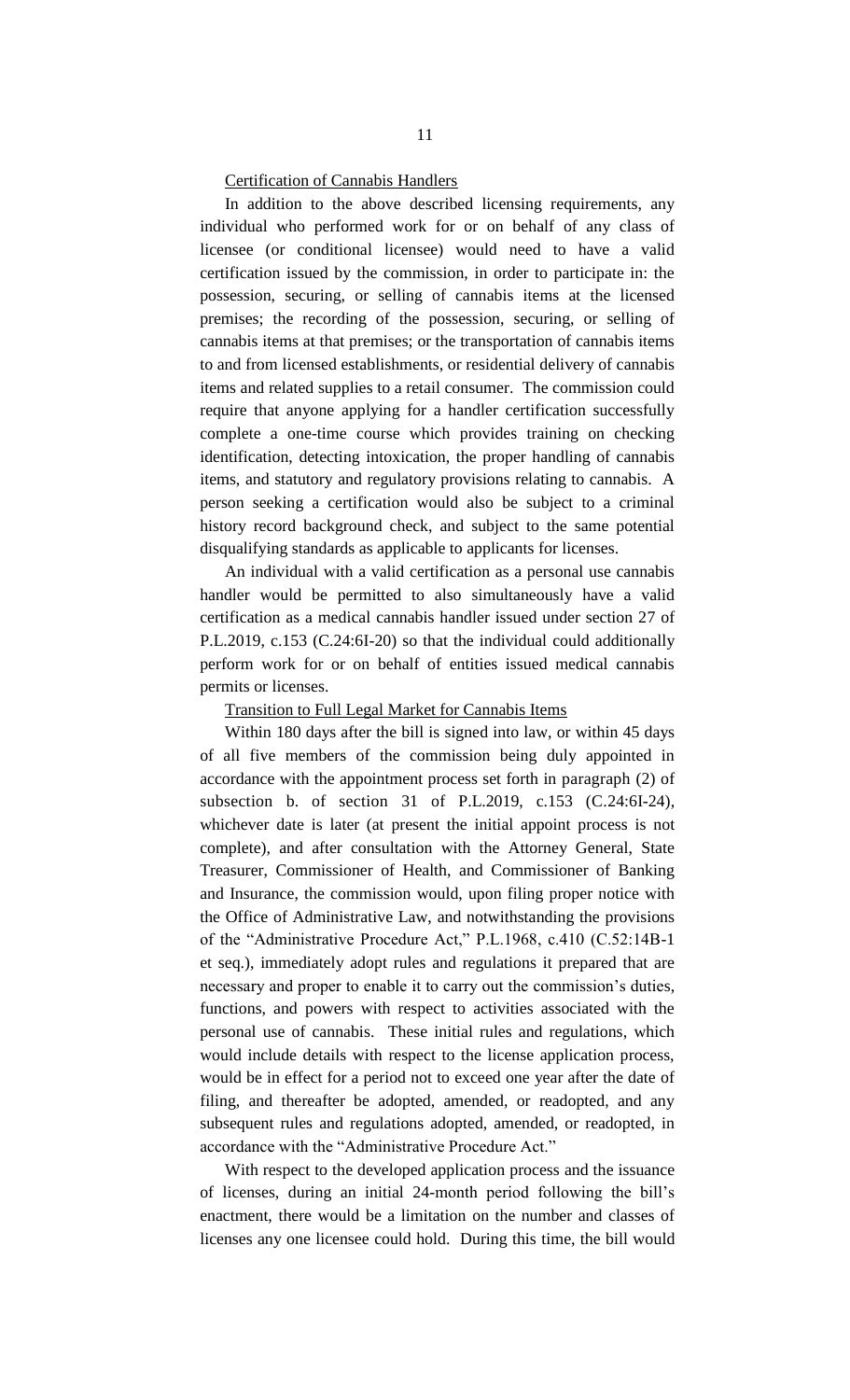not permit a licensed cultivator, manufacturer, wholesaler, distributor, or delivery service to also be a licensed retailer, and vice versa, plus a cultivator or manufacturer could only concurrently hold two licenses (either another cultivator or manufacturer license), and a wholesaler could hold one other distributor license; these restrictions would not apply to a medical alternative treatment center deemed to concurrently possess one of each type of cannabis license class as further described below.

Additionally, throughout this 24-month period, the commission would not allow more than 37 cannabis cultivators to be simultaneously licensed and engaging in personal use cannabis activities, which number would include any alternative treatment centers deemed to be licensed as cannabis cultivators who are issued licenses by the commission; however, this limit would not apply to cultivator licenses issued to microbusinesses.

Following the 24-month period, a license holder could hold:

(1) a Class 1 Cannabis Cultivator license, a Class 2 Cannabis Manufacturer license, a Class 5 Cannabis Retailer license, and a Class 6 Delivery license concurrently, provided that no license holder would be authorized to concurrently hold more than one license of each class, except for an alternative treatment center that was deemed, during the 24-month period, to have an additional Class 5 Cannabis Retailer license for each satellite dispensary as described below; or

(2) a Class 3 Cannabis Wholesaler license and a Class 4 Cannabis Distributor license; in no case could a holder of a Class 3 Cannabis Wholesaler license concurrently hold a license of any other class, other than a license as a cannabis distributor.

The commission would begin accepting and processing applications for licenses and conditional licenses within 30 days after the commission's initial rules and regulations have been adopted. Also, at the time of initial adoption, provisions of the bill concerning the lawful operations of licensed cannabis cultivators, manufacturers, wholesalers, distributors, retailers, and delivery services would become operative to permit those cannabis businesses issued licenses by the commission to commence work in growing, cultivating, manufacturing, packaging, and transporting cannabis and cannabis items for future retail sales, which would not yet be authorized by licensed cannabis retailers.

Also becoming operative with the initial rules and regulations would be provisions which would deem the following medical cannabis alternative treatment centers to either concurrently hold a Class 1 Cannabis Cultivator license, a Class 2 Cannabis Manufacturer license, a Class 5 Cannabis Retailer license (and any of their satellite dispensaries would also be deemed to hold a Class 5 retailer license), and a Class 6 Cannabis Delivery license, or alternatively to hold a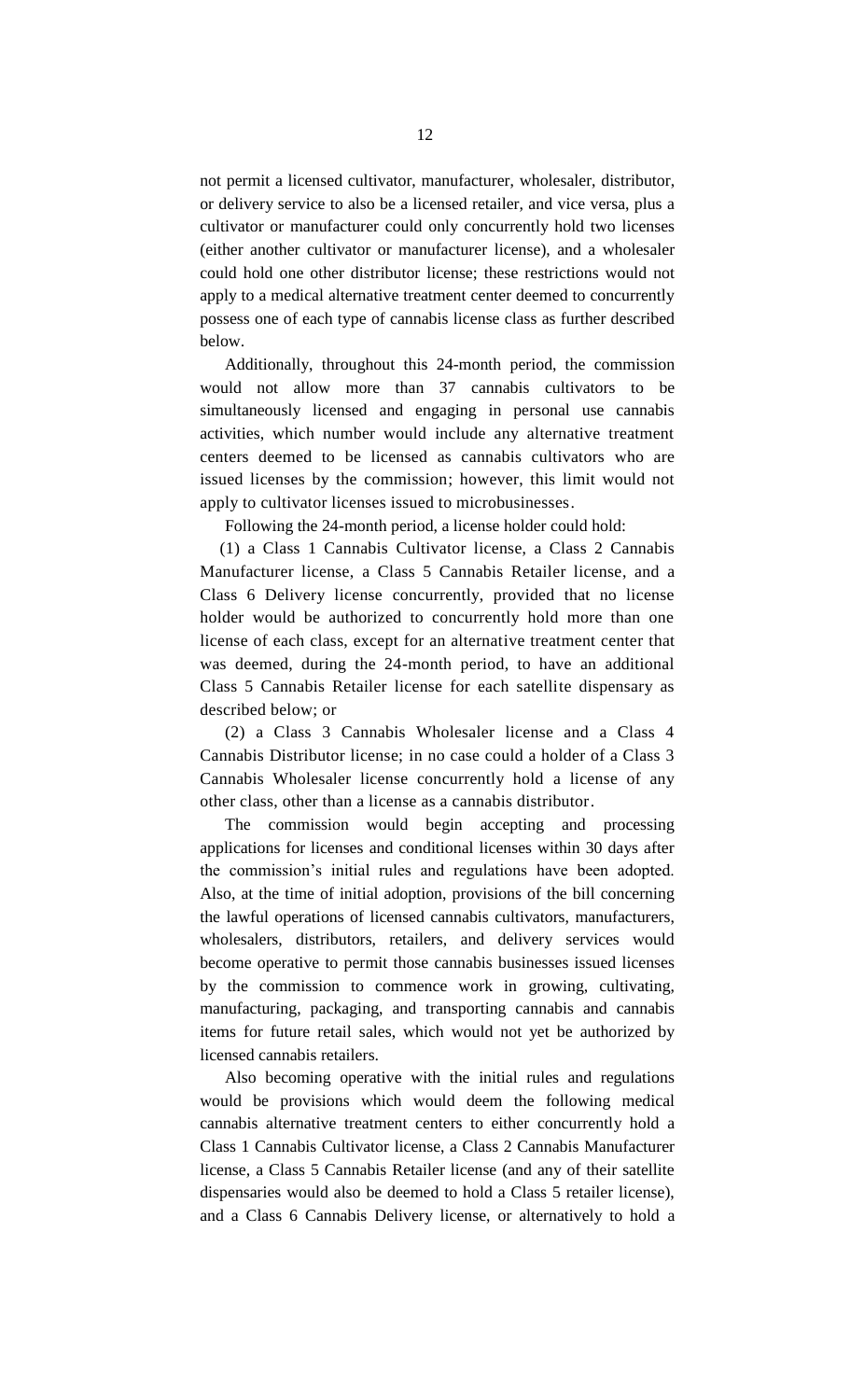Class 3 Cannabis Wholesaler license, and optionally hold a Class 4 Cannabis Distributor license:

(1) any alternative treatment center that was issued a permit prior to the effective date of the 2019 medical cannabis reform and expansion by P.L.2019, c.153 (C.24:6I-5.1 et al.), or any alternative treatment center that was issued a permit subsequent to that act's effective date pursuant to an application submitted prior to that effective date;

(2) the one alternative treatment center, out of four, issued a permit pursuant to an application submitted after the effective date of P.L.2019, c.153 (C.24:6I-5.1 et al.) based on a request for applications published in the New Jersey Register prior to that effective date, that is expressly exempt, pursuant to subsection a. of section 11 of P.L.2019, c.153 (C.24:6I-7.1), from statutory provisions prohibiting the holding of concurrent medical cannabis permits, and this alternative treatment center was deemed pursuant to section 7 of P.L.2009, c.307 (C.24:6I-7) to concurrently hold more than one such permit; and

(3) the one other alternative treatment center, out of three, issued a permit pursuant to an application submitted on or after the effective date of P.L.2019, c.153 (C.24:6I-5.1 et al.), that is expressly exempt, pursuant to subsection a. of section 11 of P.L.2019, c.153 (C.24:6I-7.1), from statutory provisions prohibiting the holding of concurrent medical cannabis permits, and this other alternative treatment center was deemed pursuant to section 7 of P.L.2009, c.307 (C.24:6I-7) to concurrently hold more than one such permit.

However, any such alternative treatment center deemed to have cannabis licenses, directly or through a satellite dispensary, could not engage in any preparatory work to incorporate personal use cannabis items into its operations, and thus simultaneously function as personal use cannabis businesses, until it submitted written approval to the commission to operate as one or more classes of a cannabis business, received from the municipality in which the business is to be located based on a determination that it's proposed operations comply with the municipality's restrictions on the number of allowable business, as well as their location, manner, and times of operation, as established in accordance with the bill and further discussed below. Additionally, the commission would only issue actual licenses of the appropriate class so that new personal use activities could begin following a review of the alternative treatment center's operations to confirm that the alternative treatment center has sufficient quantities of medical cannabis and, if applicable, medical cannabis products available to meet the reasonably anticipated needs of registered qualifying patients.

Notwithstanding the date determined by the commission to be the first date on which cannabis retailers issued licenses and conditional licenses begin retail sales of personal use cannabis items, discussed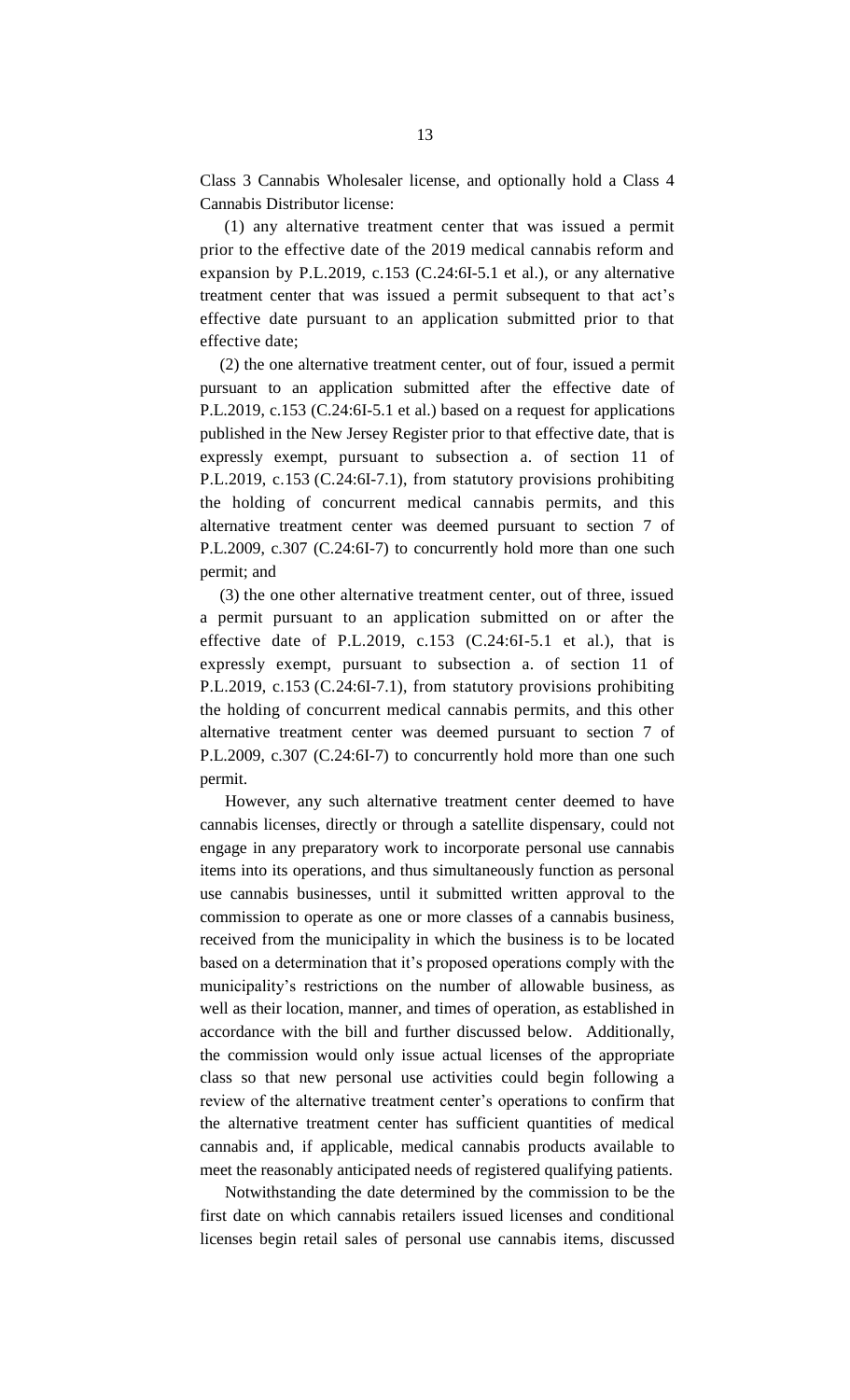below, an alternate treatment center with a locally approved Class 5 Retailer license that is determined by the commission to have sufficient quantities of medical cannabis products to meet patient needs could begin to engage in the retail sale of cannabis items on any date after the date that the commission adopts its initial rules and regulations, and these could be legally consumed by persons 21 years of age or older.

Prior to and during this transitional phase leading up to eventual retail sales of cannabis items, every municipality would have the option to authorize and regulate, in a manner consistent with the bill's regulation of cannabis businesses, the number of licensed businesses, as well as their location, manner, and times of operation within its jurisdiction; however, the time of operation of delivery services would be subject only to regulation by the commission. Alternatively, but only during a 180-day period following the bill's enactment, a municipality could enact an ordinance to prohibit such operations by any one or more classes of business, but not the delivery of cannabis items and related supplies to consumers by delivery services. Only an ordinance to prohibit operations by one or more license classes enacted pursuant to the specific authority to do so by the bill would be valid and enforceable; any ordinance enacted prior to the bill's effective date addressing the issue of prohibition within the jurisdiction of a municipality would be null and void, and that municipality could only prohibit the operation of one or more classes of cannabis business by enactment of a new ordinance in accordance with the bill's provisions.

The failure of a municipality to timely enact an ordinance prohibiting such operations would result in any class of cannabis business that is not prohibited from operating within the local jurisdiction as being permitted to operate therein for a period of five years as follows: the growing, cultivating, manufacturing, and selling and reselling of cannabis and cannabis items, and operations for transporting and delivery services by a cannabis cultivator, cannabis manufacturer, cannabis wholesaler, cannabis distributor, or cannabis delivery service would be permitted uses in all industrial zones of the municipality; and the selling of cannabis items to consumers from a retail store by a cannabis retailer would be a conditional use in all commercial zones or retail zones, subject to meeting the conditions set forth in any applicable zoning ordinance or receiving a variance from one or more of those conditions in accordance with the "Municipal Land Use Law," P.L.1975, c.291 (C.40:55D-1 et seq.). At the end of any five-year period following a failure to enact a local ordinance, the municipality could revisit the issue of prohibition during a new 180 period, but any ordinance would be prospective only and not apply to any cannabis business already operating within the local jurisdiction subject to the ordinance.

If a municipality allowed the operation of cannabis businesses, a copy of each license application submitted to the commission for a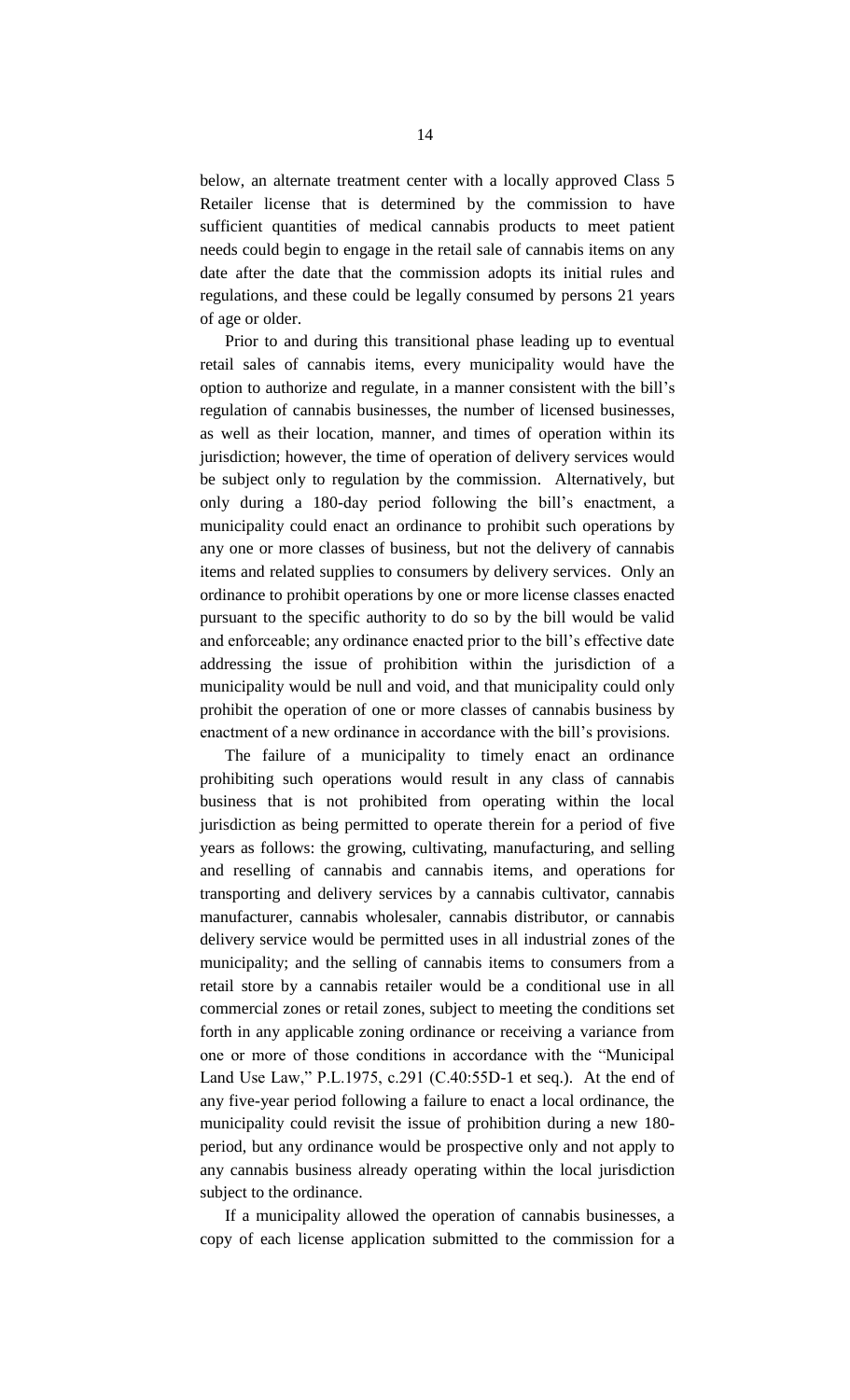business to be located within that local jurisdiction would be provided to the municipality, which in turn would inform the commission whether the application complies with its local regulatory scheme, and the local review could be the basis for a denial of an application if it is not in compliance.

Lastly, during the transition phrase, when applications are being processed, and licensed cannabis businesses are starting operations or medical alternative treatment centers starting preparatory work, or actually incorporating personal use cannabis items into their operations, the commission would determine the first date on which cannabis retailers issued licenses and conditional licenses may begin retail sales of personal use cannabis items. This date would be no more than 180 days after the adoption of the commission's initial rules and regulations, and the commission would provide at least 30 days' notice of the date to every licensed cannabis business and alternative treatment center deemed to be a licensed cannabis business, even if that center was already engaging in retail sales. On that date and thereafter, legal retail sales and consumption of personal use cannabis items sold by all licensed cannabis retailers would begin.

Concerning the above described alternative treatment centers deemed from the onset to hold cannabis licenses and actually issued licenses based upon local approval, after a period no greater than one year from the date that retail sales by licensed cannabis retailers have begun, all such centers, in order to continue their operations concerning personal use cannabis, would be required to submit to the commission a certification, prior to the date that a cannabis license was set to expire, as to the continued material accuracy of their previously approved medical permit application in accordance with the "Jake Honig Compassionate Use Medical Cannabis Act," and their compliance with the provisions of this bill as required by the commission. The certification would also need to be supported by a new written approval from the municipality in which it operates in order for the commission to renew a license for continued personal use business activities.

#### Cannabis Consumption Areas

A licensed cannabis retailer, medical cannabis dispensary, including an alternative treatment center that has a permit to dispense medical cannabis pursuant to the "Jake Honig Compassionate Use Medical Cannabis Act," or clinical registrant may apply to the commission seeking an endorsement to operate a cannabis consumption area at which the on-premises consumption of personal use or medical cannabis could occur. Along with the commission's endorsement, the municipality in which the consumption area would operate would also review the application and have to provide a local endorsement.

An endorsed cannabis retailer could only allow the consumption of personal use cannabis at its consumption area. Any endorsed party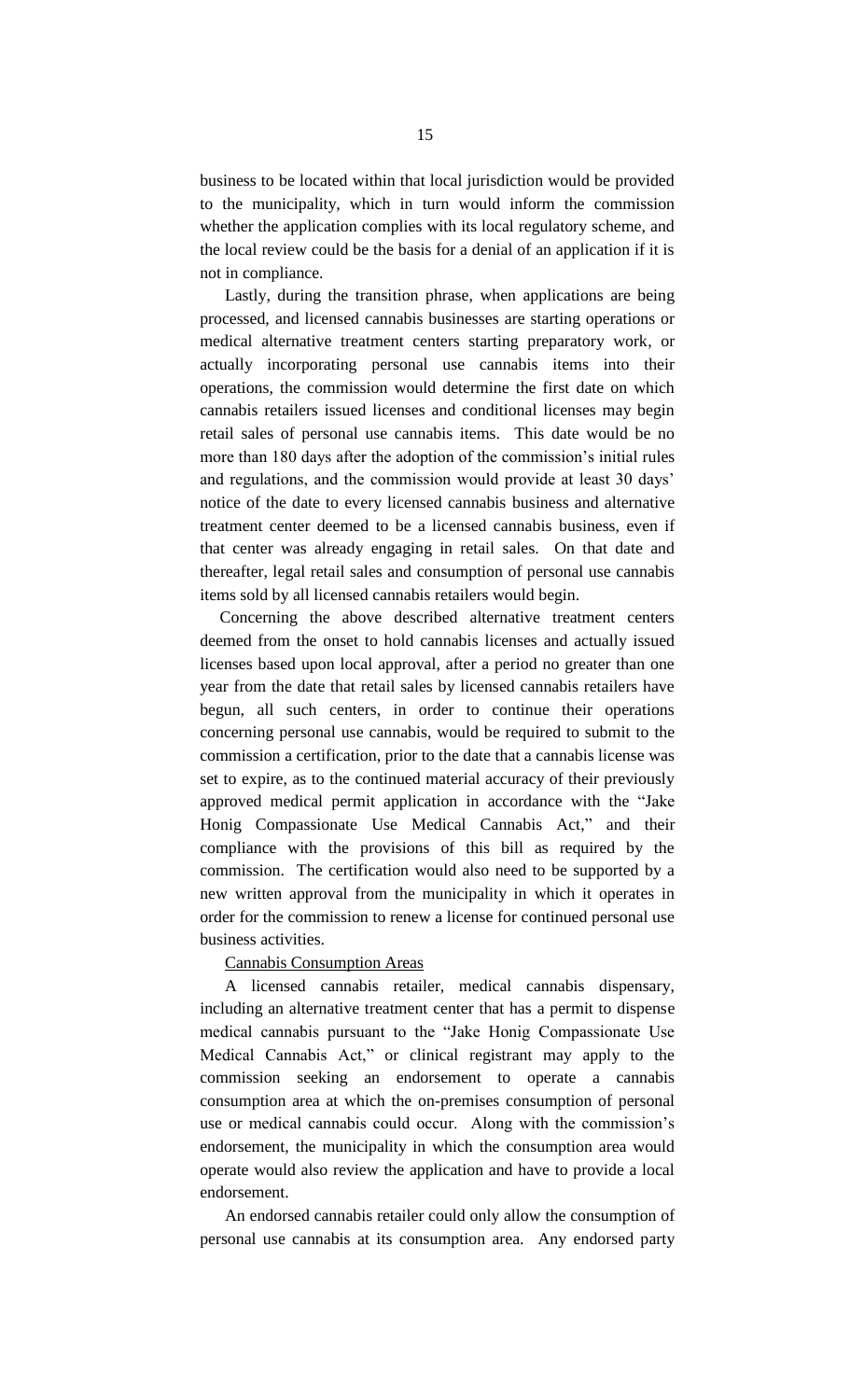involved in the medical cannabis marketplace could only allow the consumption of medical cannabis at its consumption area, unless it was also deemed during the transition period to the legal cannabis market (see above) to have one or more Class 5 Cannabis Retailer licenses and was actually issued such a license or licenses, or had otherwise been issued such a license by the commission, in which case both personal use and medical cannabis could be consumed.

An on-premises consumption area could either be indoors or outdoors. An indoor consumption area would be a structurally enclosed area within a cannabis retailer, medical cannabis dispensary, or clinical registrant facility that is separated by solid walls or windows from the area in which retail sales of cannabis items, or retail sales along with the dispensing of medical cannabis occurs, would only be accessible through an interior door after first entering the facility, and, in the case of a personal use consumption area, would need to comply with all ventilation requirements applicable to cigar lounges under the "New Jersey Smoke-Free Air Act," P.L.2005, c.383 (C.26:3D-55 et seq.); the smoking of medical cannabis would not be permitted in an indoor consumption area. An outdoor consumption area would be an exterior structure on the same premises as the cannabis retailer, medical cannabis dispensary, or clinical registrant facility, that is either separate from or connected to the facility and that is not required to be completely enclosed, but would need to have enough walls, fences, or other barriers to prevent any view of persons consuming personal use cannabis items or medical cannabis from any sidewalk or other pedestrian or non-motorist right-of-way; and with respect to any consumption by smoking, vaping, or aerosolizing at an outdoor area, the facility would need to ensure that any such activity does not result in migration, seepage, or recirculation of smoke or other exhaled material to any indoor public place or workplace.

Business Treatment of Cannabis Licensees

Concerning the business treatment of any licensee:

A financial institution, as defined by section 2 of P.L.1983, c.466 (C.17:16K-2), would not be permitted to engage in any discriminatory activities with respect to the banking activities of a cannabis business, or the banking activities of a person associated with a cannabis business. Any such activities could result in the suspension or revocation of a financial institution's charter or other available enforcement action by the Commissioner of Banking and Insurance. Additionally,

(1) a cannabis cultivator would be prohibited from operating or being located on any land that is valued, assessed, or taxed as an agricultural or horticultural use pursuant to the "Farmland Assessment Act of 1964," P.L.1964, c.48 (C.54:4-23.1 et seq.);

(2) a person or entity issued any class of license to operate a cannabis business would not be eligible for a State or local economic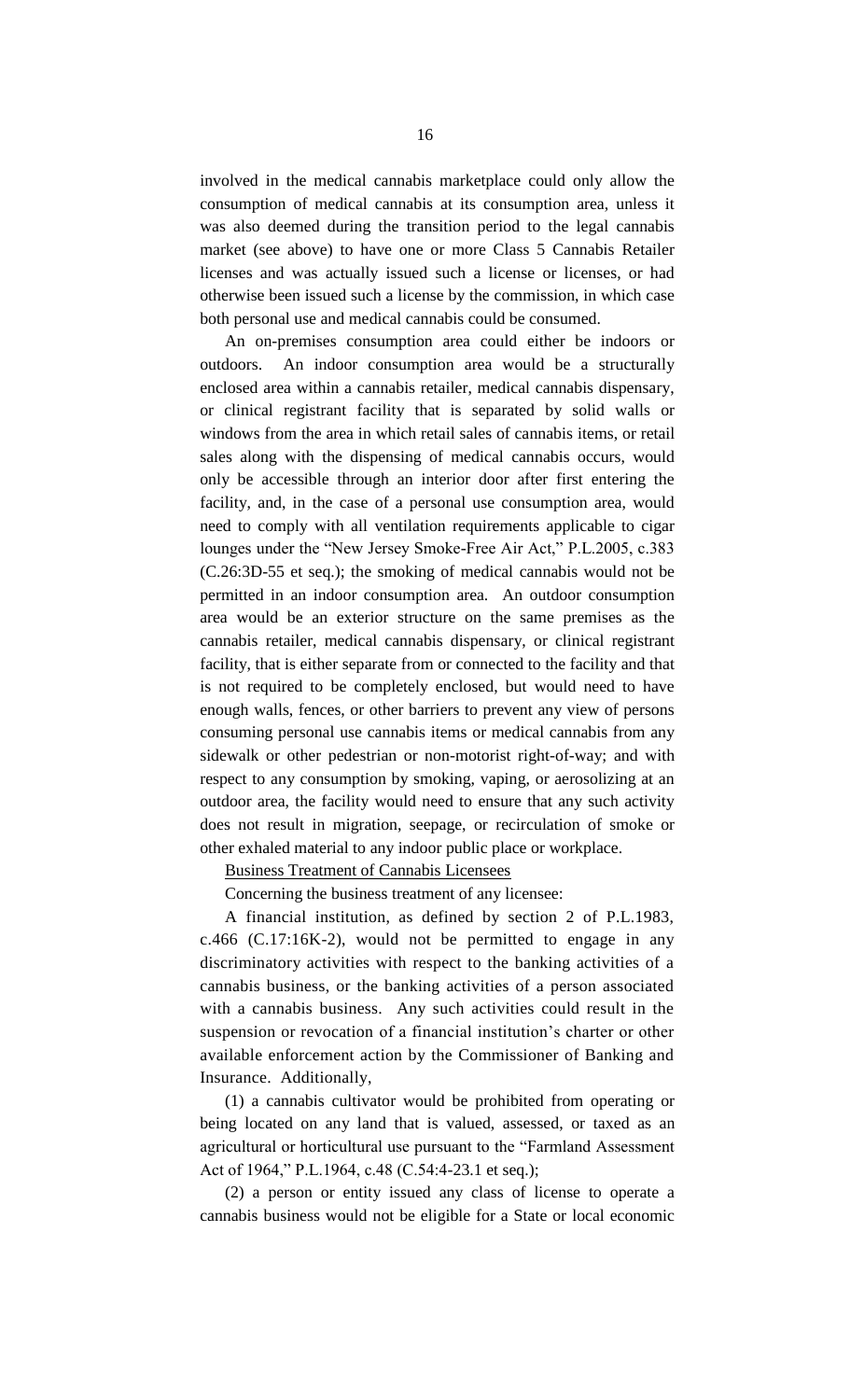incentive during the period of time that the economic incentive is in effect;

(3) the issuance of a license to operate as any class of cannabis business to a person or entity that has been awarded a State or local economic incentive would invalidate the right of the person or entity to benefit from the economic incentive as of the date of issuance of the license;

(4) a property owner, developer, or operator of a project to be used, in whole or in part, by or to benefit a cannabis business would not be eligible for a State or local economic incentive during the period of time that the economic incentive is in effect; and

(5) the issuance of a license to operate as any class of cannabis business at a location that is the subject of a State or local economic incentive would invalidate the right of a property owner, developer, or operator to benefit from the economic incentive as of the date of issuance of the license.

New Jersey Cannabis Regulatory, Enforcement Assistance, and Marketplace Modernization Fund

All license fees and penalties collectable by the commission would be deposited into a new fund, referred to as the "Cannabis Regulatory, Enforcement Assistance and Marketplace Modernization Fund." This fund would also receive deposits from the tax revenues collected on medical cannabis transactions pursuant to the "Jake Honig Compassionate Use Medical Cannabis Act," P.L.2009, c.307 (C.24:6I-1 et al.), as well as tax revenues on retail sales of personal use cannabis items, which tax is mandated by paragraph 13 of Section VII of Article IV of the New Jersey Constitution legalizing and permitting the State's regulation of cannabis. Monies in this fund would be appropriated by the Legislature annually as follows:

(1) at least 70 percent of the tax revenues on retail sales of cannabis items would be appropriated for investments, including through grants, loans, reimbursements of expenses, and other financial assistance, in municipalities described above that would be designated as an "impact zone," as well as provide direct financial assistance to qualifying persons residing therein; and

(2) the remainder of the monies in the fund would be appropriated to include: paying for the operational costs of the commission; reimbursing expenses incurred by any county or municipality, or by the Division of State Police, for the training costs associated with the attendance and participation of a police officer or trooper in a Drug Recognition Expert program for detecting, identifying, and apprehending drug-impaired motor vehicle operators; and further investments in "impact zone" municipalities.

Any of the monies appropriated for "impact zone" municipalities that come from the initial dedication of at least 70 percent of monies in the fund from the sales tax on retail transactions would be offset by any revenue constitutionally dedicated to "impact zone"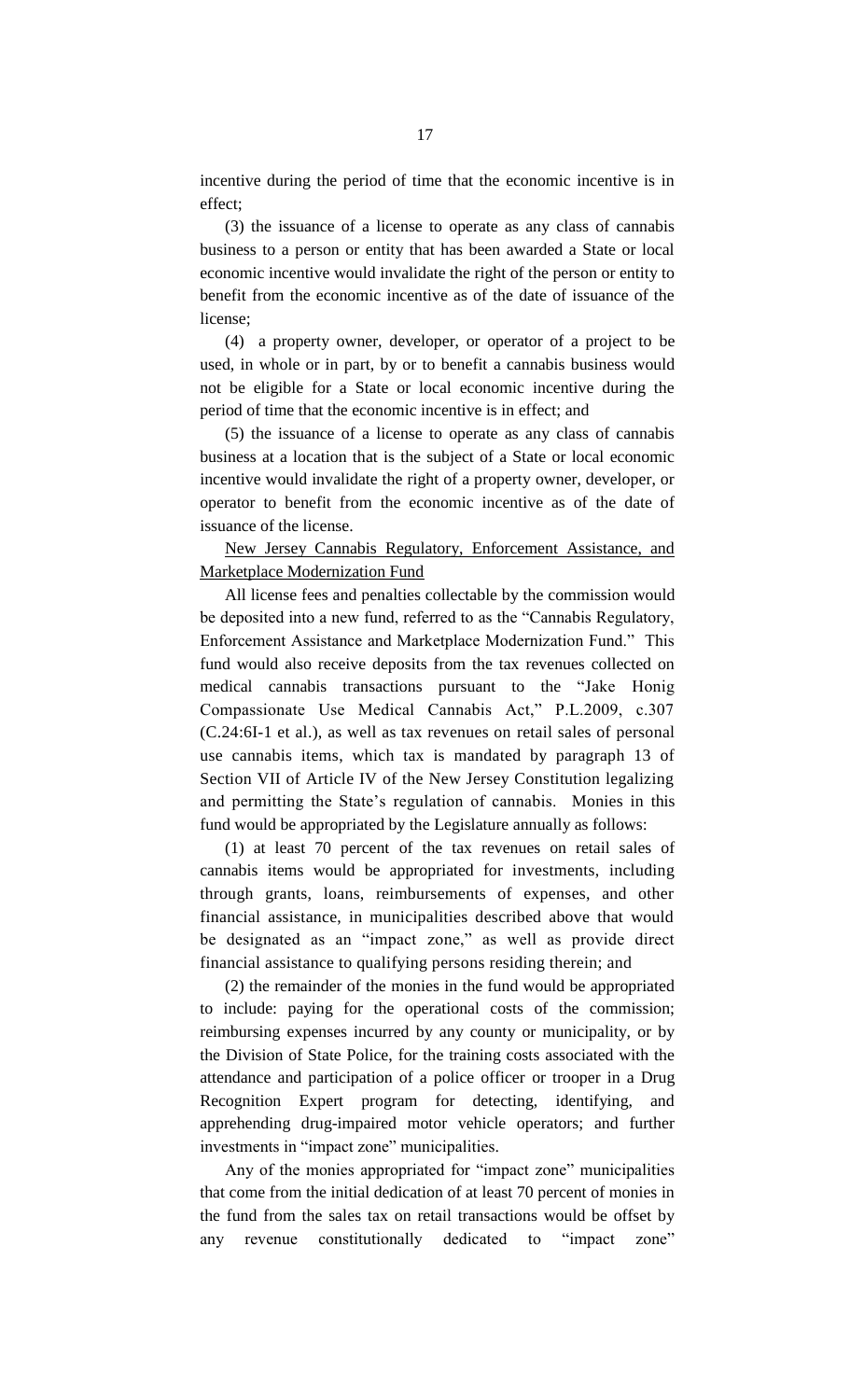municipalities, should such a constitutional amendment be passed by the public. See, e.g., Senate Concurrent Resolution No. 138, introduced December 7, 2020.

Optional Social Equity Excise Fee on Cultivation Activities

The bill would establish an optional Social Equity Excise Fee that could be imposed by the commission on personal use cultivation activities by licensed cannabis cultivators, including those alternative treatment centers deemed to be, and actually issued, cultivation licenses; medical cannabis cultivation activities would not be subject to the excise fee. If imposed, the fee would apply to cultivator sales or transfers of usable cannabis to other cannabis businesses, other than another cultivator, and would initially be 1/3 of 1 percent of the Statewide average retail price of an ounce of usable cannabis for consumer purchase. Beginning nine months following the first sale or transfer of usable cannabis subject to the excise fee by a cultivator that is not also an alternative treatment center, the fee could be adjusted by the commission annually, based on the previous year's retail price, as follows:

(1) up to \$10 per ounce, if the average retail price of an ounce of usable cannabis was \$350 or more;

(2) up to \$30 per ounce, if the average retail price of an ounce of usable cannabis was less than \$350 but at least \$250;

(3) up to \$40 per ounce, if the average retail price of an ounce of usable cannabis was less than \$250 but at least \$200; and

(4) up to \$60 per ounce, if the average retail price of an ounce of usable cannabis was less than \$200.

Any revenues generated by the excise fee would be deposited in the aforementioned "Cannabis Regulatory, Enforcement Assistance, and Marketplace Modernization Fund," and specifically designated for annual appropriations by the Legislature, separately from the other monies appropriated as described above, following the commission's consultation with the Governor and Legislature. These appropriations would invest, through grants, loans, reimbursements of expenses, and other financial assistance in for-profit and non-profit organizations, public entities, as well as direct financial assistance to individuals, in order to create, expand, or promote educational and economic opportunities and activities, and the health and well-being of both communities and individuals. If the excise fee was not imposed or adjusted as previously described, then appropriations would be made from the General Fund for such purposes in an amount equal to the revenues that would have been collected had it been imposed or adjusted.

Optional Municipal-Level Taxation

The bill would also permit any municipality to adopt an ordinance that authorized a local transfer tax. This transfer tax could be imposed on sales that occur within the municipality: between a cannabis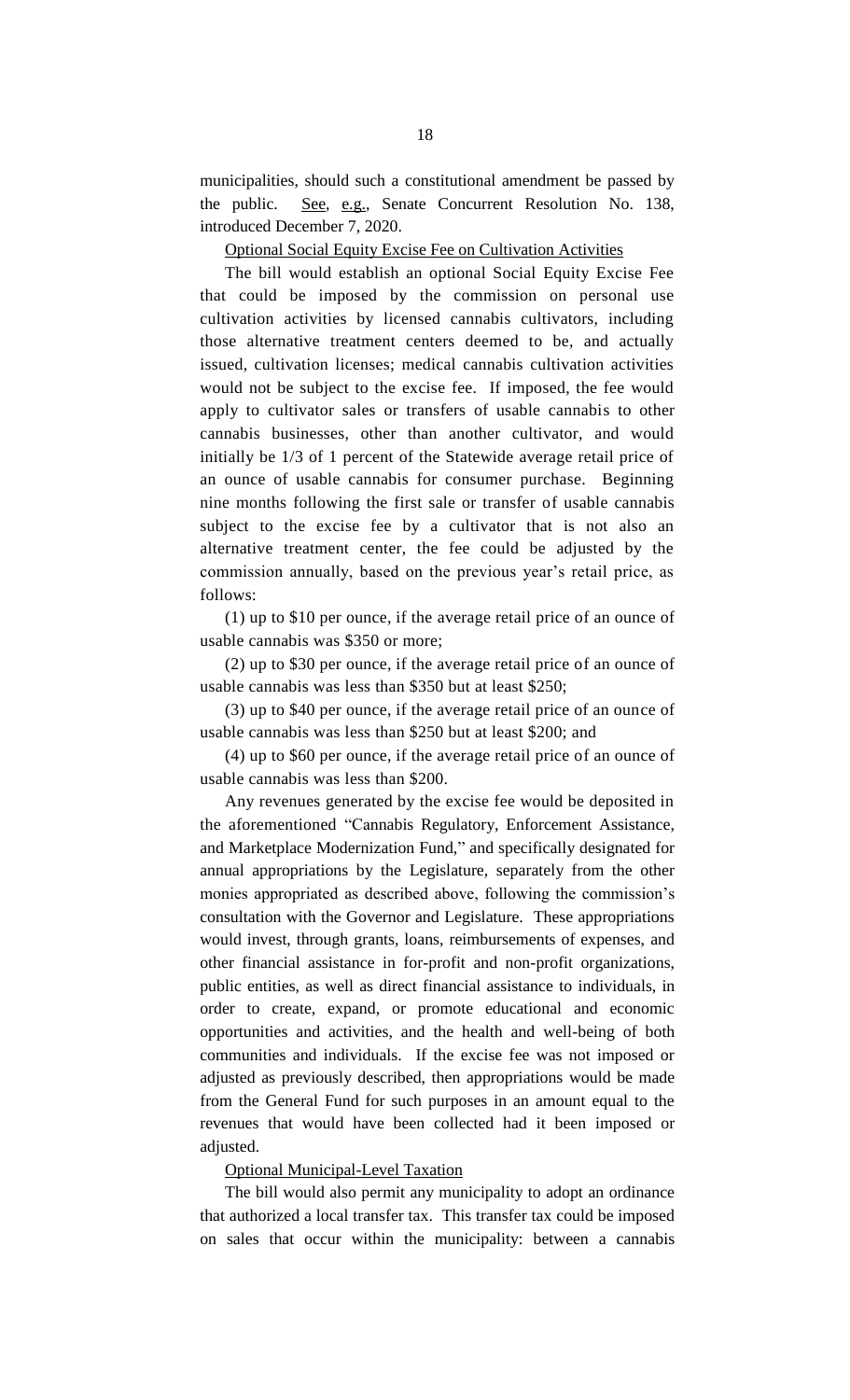business that holds a cultivator, manufacturer, wholesaler, or retail cannabis license and another such licensed cannabis business; between cannabis retailers and customers; or any combination thereof. This local tax could not be imposed on transfers involving distributors for purposes of the bulk transportation of cannabis items, or delivery services for purposes of delivering cannabis items to consumers. The municipality would have discretion to set the rate or rates of the transfer tax, but a rate could not exceed: two percent of the receipts from each sale by a cannabis cultivator; two percent of the receipts from each sale by a cannabis manufacturer; one percent of the receipts from each sale by a cannabis wholesaler; and two percent of the receipts from each sale by a cannabis retailer. This tax, if imposed, would be applied in the form of an equivalent user tax on non-sale transactions between cannabis businesses operated by the same license holder. The local transfer tax or user tax would be collected by cannabis businesses and forwarded to the chief financial officer of the municipality for use by that municipality.

Legalized and Prohibited Activities Concerning Personal Use Cannabis Items

Once the provisions for the lawful personal use of cannabis items become operative and retail sales of cannabis items have begun, the following acts would not be an offense under the "New Jersey Code of Criminal Justice," Title 2C of the New Jersey Statutes, for a person 21 years of age or older:

(1) possessing, purchasing, or transporting: cannabis paraphernalia; one ounce or less of usable cannabis; the equivalent of one ounce or less of usable cannabis as a cannabis product in solid, liquid, or concentrate form, based upon an equivalency calculation for different product forms set by the commission in its regulations; or five grams or less of cannabis resin;

(2) transferring any cannabis item in any amount described above to another person 21 years of age or older, so long as the transfer is for non-promotional, non-business purposes; and

(3) taking delivery of or consuming any lawfully acquired cannabis item, provided that nothing in the bill is intended to permit a person to smoke, vape, or aerosolize a cannabis item in a public place, other than a designated consumption area as detailed above.

A person possessing, purchasing, transporting, or transferring to another at any one time any cannabis item in an amount greater than as permitted would generally be considered a violation of the "Comprehensive Drug Reform Act of 1987," P.L.1987, c.106 (N.J.S.2C:35-1 et al.), and would subject the person to a prosecution as if the person possessed, purchased, transported, or transferred illegal marijuana or hashish in violation of that act, which as further discussed below, is being amended to regrading and decriminalizing several small amount marijuana and hashish distribution and possession offenses.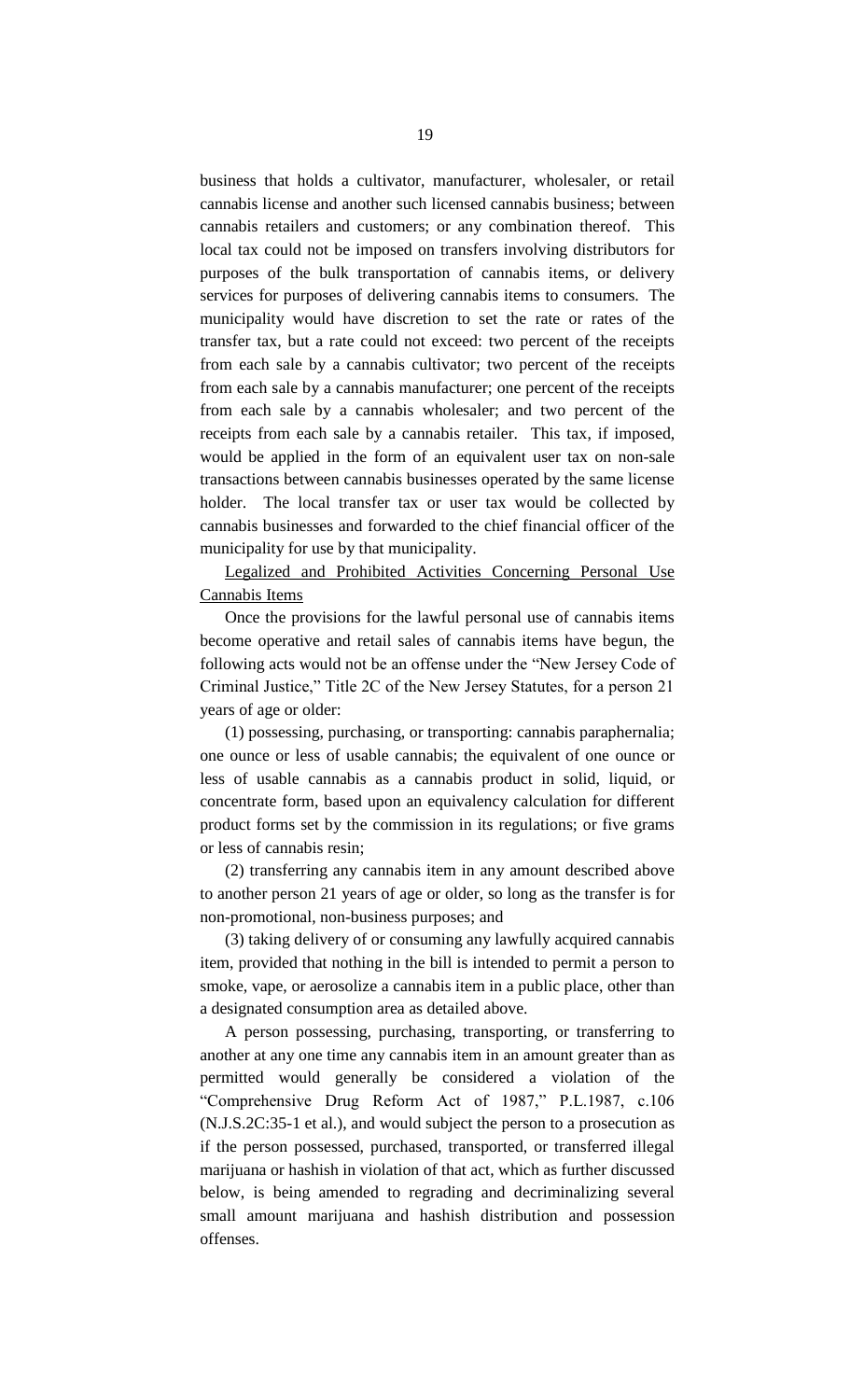With respect to consumption, the smoking, vaping, or aerosolizing of a cannabis item would be prohibited in any place pursuant to law that prohibits the smoking of tobacco, including the "New Jersey Smoke-Free Air Act," P.L.2005, c.383 (C.26:3D-55 et seq.), as well as any "indoor public place" as defined in that act (even if such a place is otherwise permitted to allow the smoking of tobacco), except that smoking, vaping, or aerosolizing would be permitted in a designated consumption area or in up to 20 percent of the guest rooms of a hotel, motel, or other lodging establishment as permitted by the person or entity that owns or controls that establishment. The smoking, vaping, or aerosolizing of cannabis items could also be prohibited or otherwise regulated in private multifamily housing, as decided by the person or entity that owns or controls the housing, in the structure or specific units within the structure of a cooperative by the corporation of other legal entity that owns the structure, and in the units of a condominium, if approved by its association and a majority of all of the unit owners. Any fines or civil penalties that could be assessed for the smoking of tobacco where prohibited under the "New Jersey Smoke-Free Air Act" would be applicable to the smoking, vaping, or aerosolizing of cannabis where prohibited under this bill, other than smoking, vaping, or aerosolizing on elementary or secondary school property, which would be classified as a disorderly persons offense (punishable by imprisonment for up to six months, a fine of up to \$1,000, or both).

As to consumption other than by smoking, vaping, or aerosolizing: a person or entity that owns or controls a property, except for multifamily housing, the structure or specific units of the structure of a cooperative, a unit of a condominium, or a site in a mobile home park on which a manufactured home is located, could prohibit or otherwise regulate consumption on or in that property; and a municipality would be empowered to enact an ordinance making it unlawful for any person 21 years of age or older to consume any cannabis item in a public place, other than school property (which would be punishable as a disorderly persons offense), and the ordinance could provide for a civil penalty of up to \$200 per violation. The bill would also prohibit consumption in any area of any building of, on the grounds of, or in any facility owned, leased, or controlled by, any public or private institution of higher education or a related entity thereof, regardless of whether the area or facility is an indoor place or outdoors, and the penalty provisions of the "New Jersey Smoke-Free Air Act" would be applicable for a violation.

Mere possession of a cannabis item (in addition to consuming such item) on elementary or secondary school property by a person of legal age to purchase such item would be a disorderly persons offense, as is the case currently with respect to the unauthorized possession of alcohol on such property (punishable by imprisonment for up to six months, a fine of up to \$1,000, or both).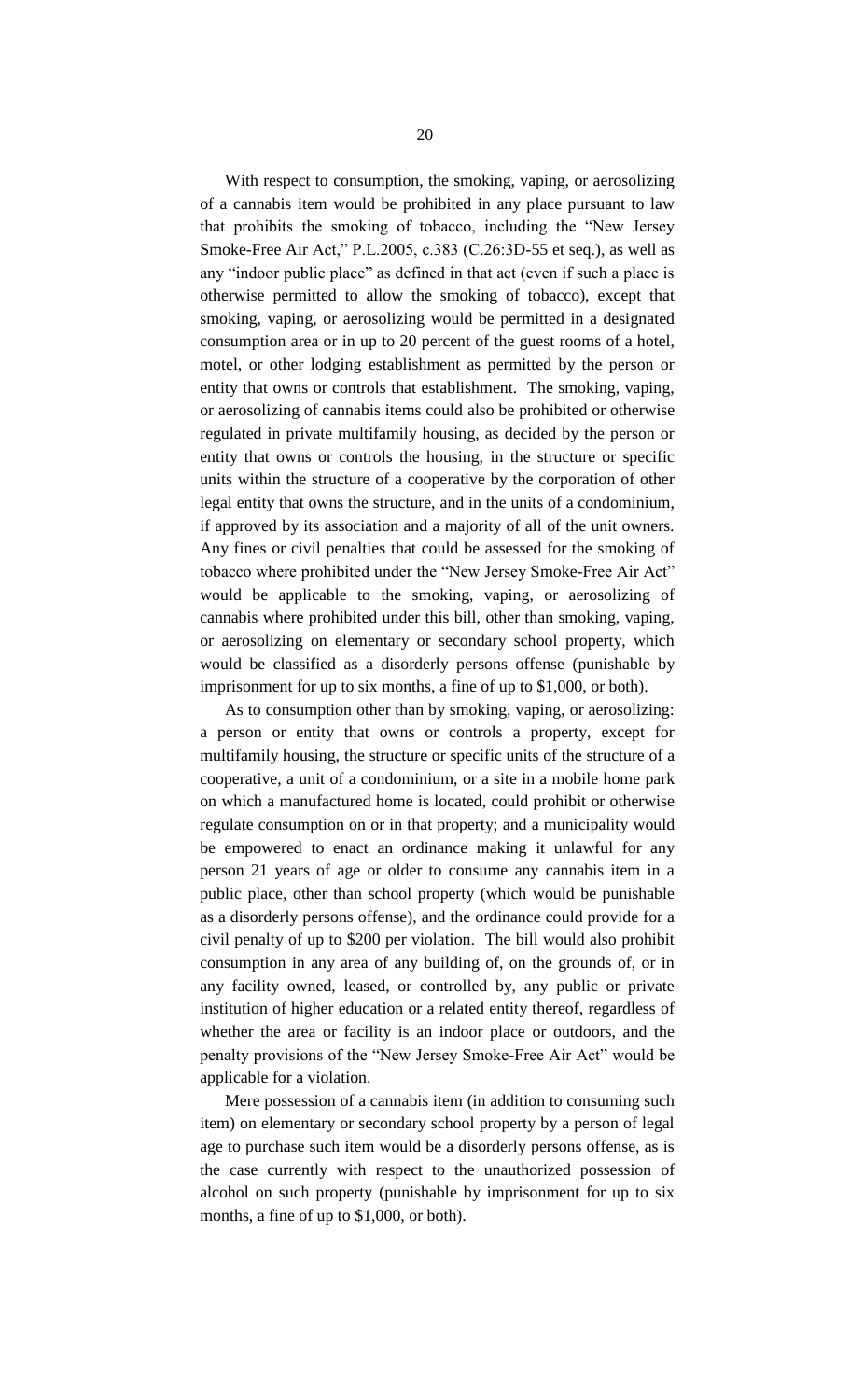Regarding the possession or consumption of a cannabis item by a person under the legal age to purchase cannabis, the bill expands the current laws addressing underage possession or consumption of alcoholic beverages to include cannabis items, however consistent with P.L.2019, c.363 (C.52:17B-171.14 et al.), which broadly eliminated the imposition of fines against juvenile delinquents, and P.L.2020, c.50, which accelerated the implementation of this new policy, a fine associated with a violation would not apply to a delinquent offender (under 18 years of age):

(1) for possession in a public place, of an amount that may be lawfully possessed by a person of legal age to purchase cannabis items, the offense would be a petty disorderly persons offense, subject to a fine of not less than \$250; for possession in a public place, of an amount that exceeds what may be lawfully possessed, or who knowingly consumes any cannabis item in such place, the offense is a disorderly persons offense subject to a fine of not less than \$500; and

(2) for possession on private property, of an amount that may be lawfully possessed by a person of legal age to purchase cannabis items, a first offense would be a civil penalty of \$100, and a second offense would be a civil penalty of \$200; a third or subsequent offense would be a municipal fine of \$350, which is the same as a subsequent offense for possession of an alcoholic beverage on private property; for possession on private property, of an amount of cannabis items that exceeds what may be lawfully possessed, or consumption of any cannabis item on private property, a first offense would be a municipal fine of \$250, and a second or subsequent offense would be a municipal fine of \$350 (the same penalties as applicable to possession or consumption of an alcoholic beverage).

It would also be unlawful, generally punishable as a \$50 civil penalty, for an underage person to present a false identification in order to obtain cannabis items available for lawful consumption; this would differ than using a false identification with respect to alcoholic beverages, which is expressly noted in State law as not constituting an offense and therefore carries with it no statutory punishment.

Finally, similar to the statutory law's treatment of the possession of an "open container" of alcohol, or consumption of alcohol, while operating a motor vehicle, the bill would amend relevant laws in Title 39 of the Revised Statutes to make it a motor vehicle offense for the motor vehicle operator to possess an "open container" or "open package" of a cannabis item. A first offense would be subject to a fine of \$200, and a subsequent offense would be subject to a fine of \$250 or alternatively imposition of a period of community service, the same penalties applied to violations involving an alcoholic beverage. Passengers in motor vehicles would be permitted to possess and consume cannabis items, other than such items intended for smoking, vaping, or aerosolizing.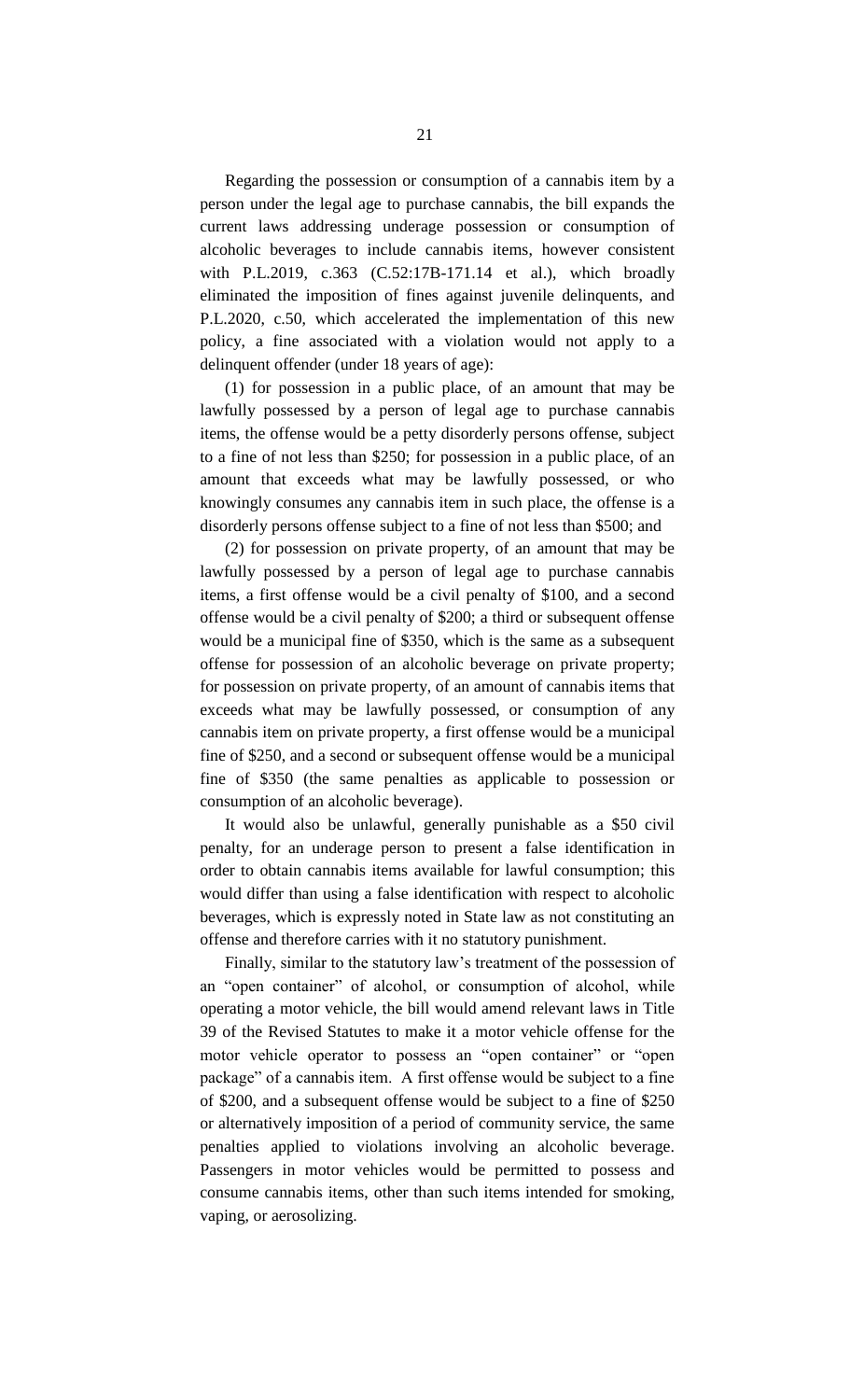Law Enforcement Drug Recognition Experts

The bill would also codify and expand elements of the existing law enforcement certification process for police officers and others to become a Drug Recognition Expert in order to detect, identify, and apprehend drug-impaired motor vehicle operators. The new standards and course curricula would be offered by schools approved by the Police Training Commission, and the training commission would consult with the Cannabis Regulatory Commission with respect to aspects of the course curricula that focus on impairment from the use of cannabis items or marijuana. Any police officer certified and recognized by the Police Training Commission as a Drug Recognition Expert prior to the effective date of the bill would continue to be recognized as certified until that certification has expired or was no longer considered valid as determined by that commission, or the certification was replaced with a new certification in accordance with the new standards and course curricula for certification set forth in the bill.

Consumer and Employee Protections, and Employer Workplace Policies

Individuals (and licensed cannabis businesses) would not be subject to arrest, prosecution, or penalty in any manner, or denied any right or privilege, including but not limited to civil liability or disciplinary action by a business, occupational, or professional licensing board or bureau, solely for engaging in conduct with respect to personal use cannabis activities as permitted under the bill. Additionally, the presence of cannabinoid metabolites in the bodily fluids of a person engaged in such permitted conduct:

(1) with respect to a student, tenant, or employee, other than as discussed below concerning employer actions and policies, could not form the basis for refusal to enroll or employ or lease to or otherwise penalize that person, unless failing to do so would put the school, employer, or landlord in violation of a federal contract or cause it to lose federal funding;

(2) with respect to a patient, could not constitute the use of an illicit substance resulting in denial of medical care, including organ transplant, and a patient's use of cannabis items may only be considered with respect to evidence-based clinical criteria; and

(3) with respect to a parent or legal guardian of a child or newborn infant, or a pregnant woman, could not form the sole or primary basis for any action or proceeding by the Division of Child Protection and Permanency, or any successor agencies; provided, however, that nothing would preclude any action or proceeding by the division based on harm or risk of harm to a child or the use of information on the presence of cannabinoid metabolites in the bodily fluids of any person in any action or proceeding.

An employer would not be permitted to refuse to hire or employ a person, or discharge or take any adverse action against an employee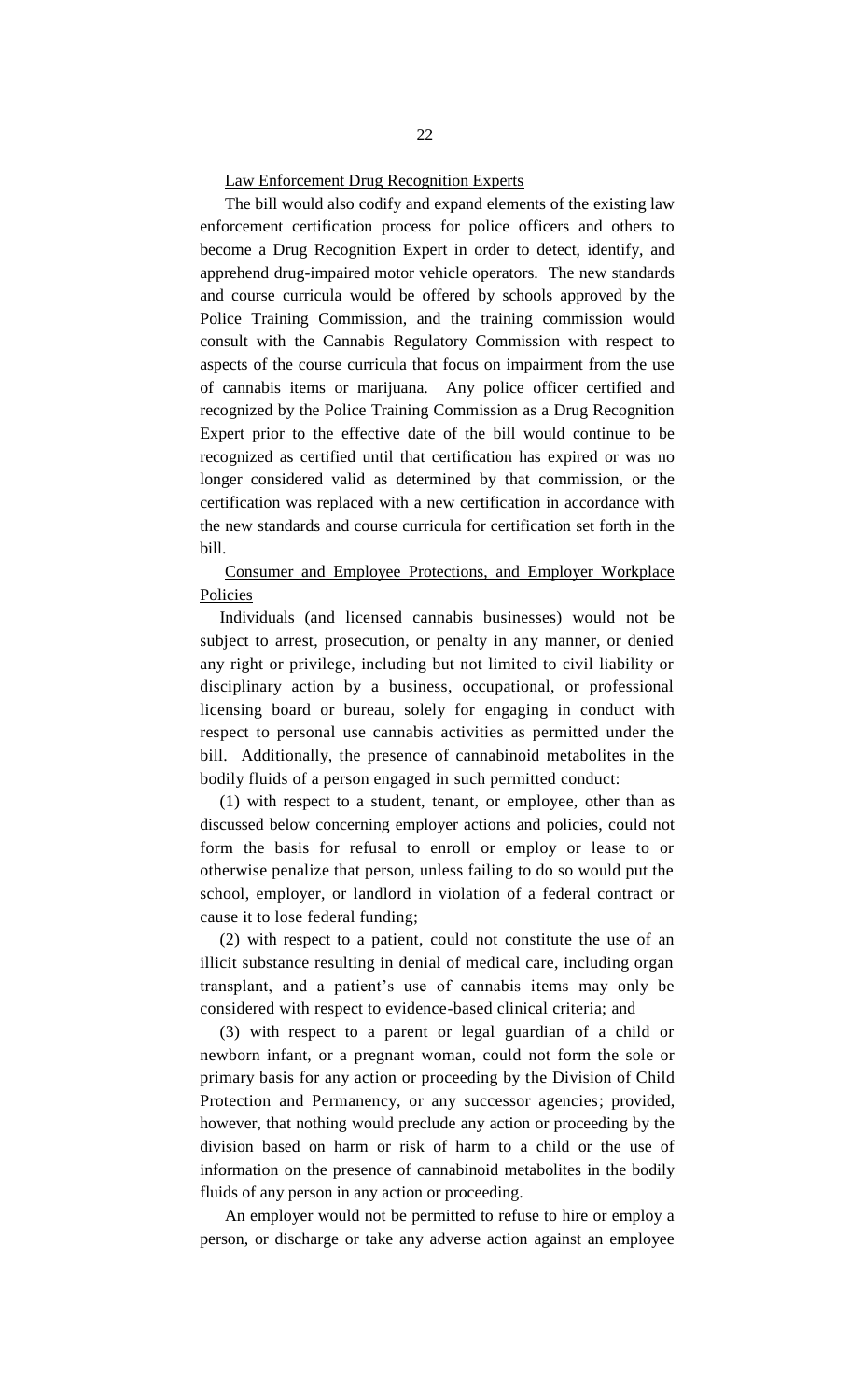because that person or employee does or does not use cannabis items. However, an employer could require an employee to undergo a drug test upon reasonable suspicion of an employee's usage of a cannabis item while engaged in the performance of the employee's work responsibilities, or upon finding any observable signs of intoxication related to usage of a cannabis item, or following a work-related accident subject to investigation by the employer. An employer could also require random testing, or testing as part of a pre-employment screening, or regular screening of current employees to determine use during an employee's prescribed work hours. The employer could utilize the results of any such drug test when determining the appropriate employment action concerning the employee.

An employee drug test would be required to include scientifically reliable objective testing methods and procedures, such as testing of blood, urine, or saliva, plus a physical evaluation in order to determine an employee's state of impairment that was performed by a commission certified Workplace Impairment Recognition Expert. The certification program would be developed by the commission in consultation with the Police Training Commission, and would prescribe standards, minimum curriculum courses of study, and the approval of private programs, organizations, and schools and their instructors to offer courses of study, for full- or part-time employees, or other contracted persons working for or on behalf of employers. These certified persons would be trained to detect and identify an employee's use of cannabis items or other intoxicating substances, and assist in the investigation of workplace accidents.

Additionally, nothing in the bill would require an employer to amend, repeal, or otherwise affect an employer's policy and efforts to maintain a drug- and alcohol-free workplace, or require an employer to permit or accommodate any personal use cannabis activities in the workplace.

Decriminalization of Marijuana and Hashish, Regrading Certain Offenses, and Criminal Justice Relief

Under current law, distributing one ounce or more but less than five pounds of marijuana, or five grams or more but less than one pound of hashish, is punishable as a crime of the third degree; this crime can result in a term of imprisonment of three to five years, an enhanced fine of up to \$25,000, or both. Distribution of any smaller amounts, that is, less than one ounce of marijuana or less than five grams of hashish, is punishable as a crime of the fourth degree; this crime can result in a term of imprisonment of up to 18 months, a fine of up to \$10,000, or both. See N.J.S.2C:35-5, subsection b., paragraphs  $(11)$  and  $(12)$ .

The bill would retain as a crime of the third degree the distribution of less than five pounds of marijuana, but slightly raise the minimum amount that falls under this degree to be *more than one ounce* instead of *one ounce or more*, and distribution of less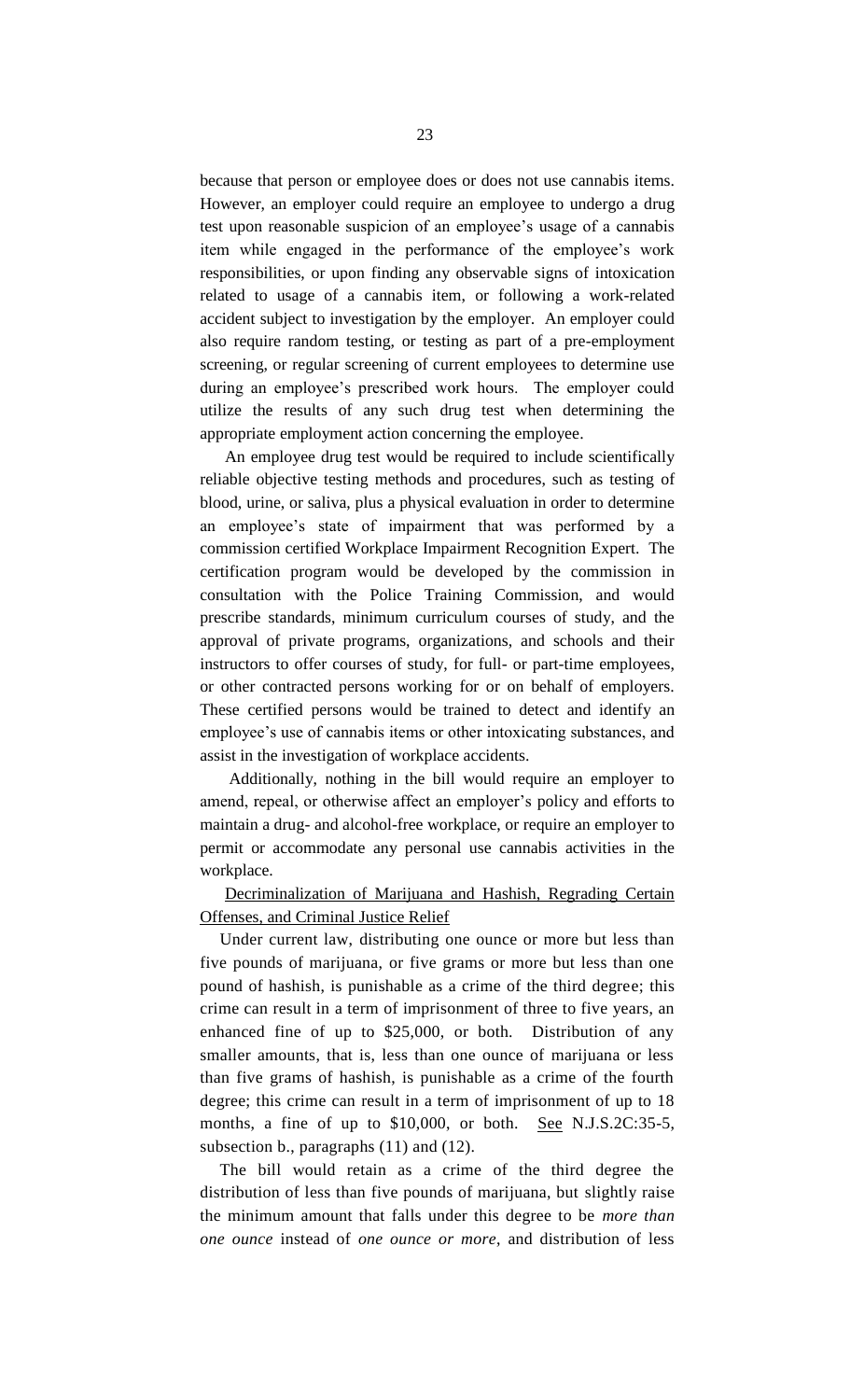than one pound of hashish would also remain a third degree crime, but the minimum amount for this violation would be *more than five grams* instead of *five grams or more*; it would regrade the distribution of lesser amounts of marijuana and hashish as follows:

(1) one ounce or less of marijuana, or five grams or less of hashish would become, for a first offense, an act subject to a written warning, which also indicates that any subsequent violation is a crime punishable by a term of imprisonment, a fine, or both; and

(2) a second or subsequent offense involving the same amount of marijuana or hashish would remain a crime of the fourth degree and be subject to the same penalties, including an enhanced fine, as described above.

The bill would also change the applicable amounts that constitute the unlawful possession of marijuana or hashish, which is currently a crime of the fourth degree (up to 18 months imprisonment; up to \$25,000 fine; or both) when the act involves more than 50 grams of marijuana or more than five grams of hashish, and, when the act involves lesser amounts, a disorderly persons offense (up to six months imprisonment; up to \$1,000 fine; or both). See N.J.S.2C:35-10, subsection a., paragraphs (3) and (4).

Under the bill, unlawful possession would be any amount of marijuana over six ounces, and for hashish, over 17 grams, punishable as a crime of the fourth degree (with the same penalties as the current law). Possession of up to six ounces of marijuana, or up to 17 grams of hashish would be completely decriminalized and have no associated criminal or civil penalties.

Regarding the above described small amount unlawful distribution and unlawful possession with associated criminal penalties, the odor of marijuana or hashish, or burnt marijuana or hashish, would not constitute reasonable articulable suspicion to initiate a search of a person to determine a violation of law. Additionally, a person would not be subject to arrest, being detained, or otherwise being taken into custody unless the person had committed another violation of the law. Also, a person who committed such a violation could not be deprived of any legal or civil right, privilege, benefit, or opportunity provided pursuant to any law solely by reason of committing that act, nor would committing one or more such acts modify any legal or civil right, privilege, benefit, or opportunity provided pursuant to any law.

All local and county law enforcement authorities would, following the submission process used for the uniform crime reporting system established by P.L.1966, c.37 (C.52:17B-5.1 et seq.), submit a quarterly report to the Uniform Crime Reporting Unit, within the Division of State Police in the Department of Law and Public Safety, or to another designated recipient determined by the Attorney General, containing the number of distribution or possession violations committed within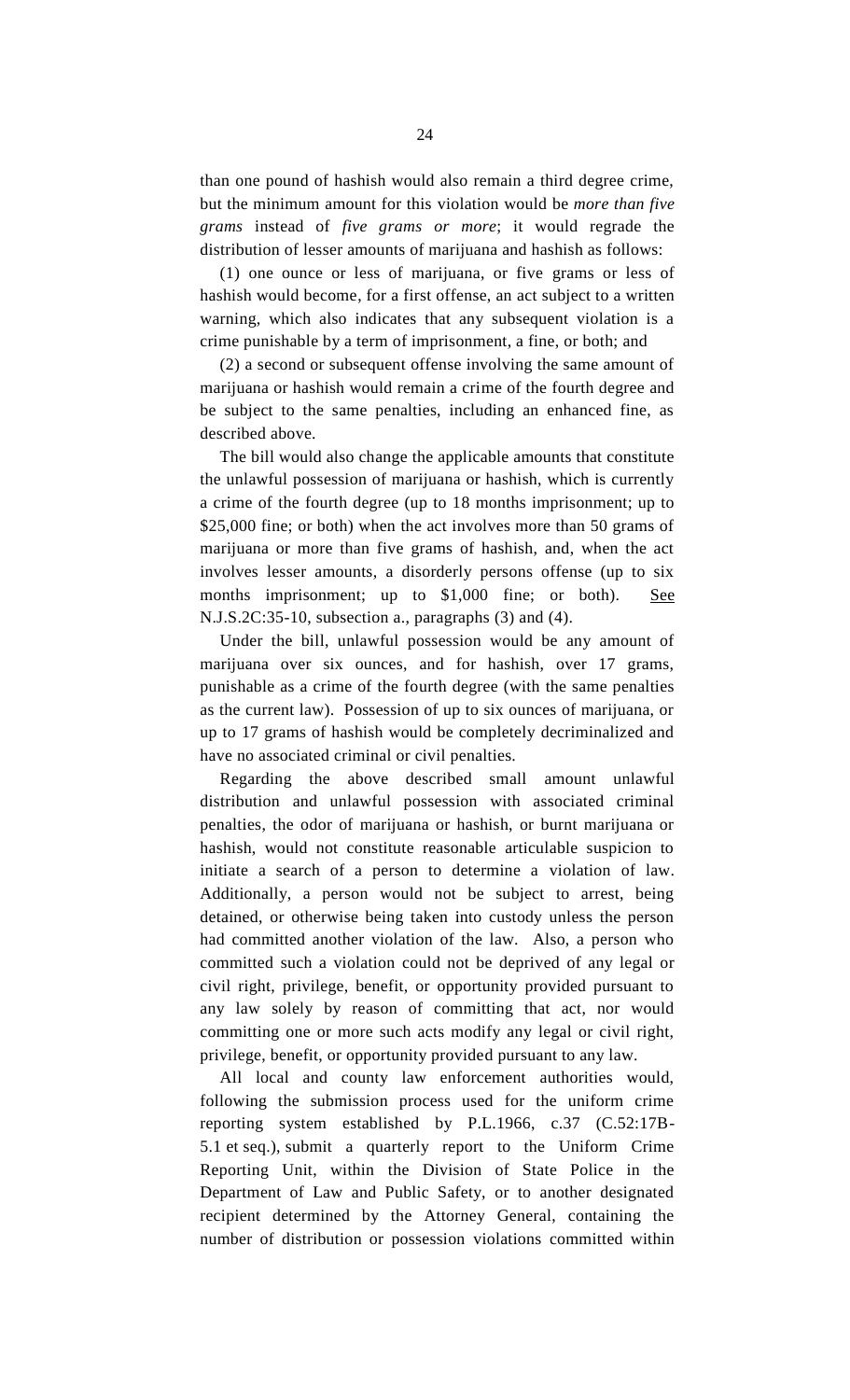their respective jurisdictions, plus the race, ethnicity, gender, and age of each person committing a violation, and the disposition of each person's violation. These violations and associated information, along with a quarterly summary of violations investigated and associated information collected by the State Police for the same period would be summarized by county and municipality in an annual report, and both quarterly summaries and annual reports would be made available at no cost to the public on the State Police's Internet website.

Using or being under the influence of marijuana or hashish, or failing to voluntarily deliver such to a law enforcement officer, both currently disorderly persons offenses (up to six months imprisonment; up to \$1,000 fine; or both), would no longer be illegal acts, and thus there would be no legal consequences flowing from using, being under the influence of, or failing to deliver to law enforcement, marijuana or hashish. Using or possessing with intent to use drug paraphernalia to ingest, inhale, or otherwise introduce marijuana or hashish into the human body would also no longer be considered an illegal act; under current law, it is graded as a disorderly persons offense.

Notwithstanding that using or being under the influence of marijuana or hashish, or using or possessing drug paraphernalia to use with marijuana or hashish, would no longer be illegal acts, the smoking, vaping, or aerosolizing of marijuana or hashish, and the use of drug paraphernalia to ingest or otherwise introduce these substances into the human body, could be prohibited or otherwise regulated on or in any property by the person or entity that owns or controls that property, including multifamily housing that is a multiple dwelling as defined in section 3 of P.L.1967, c.76 (C.55:13A-3), the units of a condominium, as those terms are defined by section 3 of P.L.1969, c.257 (C.46:8B-3), or a site in a mobile home park as defined in section 3 of P.L.1983, c.386 (C.40:55D-102), which site is leased to the owner of a manufactured home, as defined in that section, that is installed thereon.

As to individuals facing existing consequences associated with their past distribution, possession, or drug paraphernalia offenses involving marijuana or hashish, the bill provides multiple opportunities for criminal justice relief.

No prosecutor shall pursue any charge, including a charge of delinquency, pending with a court on the first day of the fifth month next following enactment of the bill, which takes effect immediately, and for which the delay provides time for Statewide administrative preparation, based on any of the following crimes or offenses:

(1) unlawful distribution of less than one ounce of marijuana, or less than five grams of hashish, in violation of paragraph (12) of subsection b. of N.J.S.2C:35-5;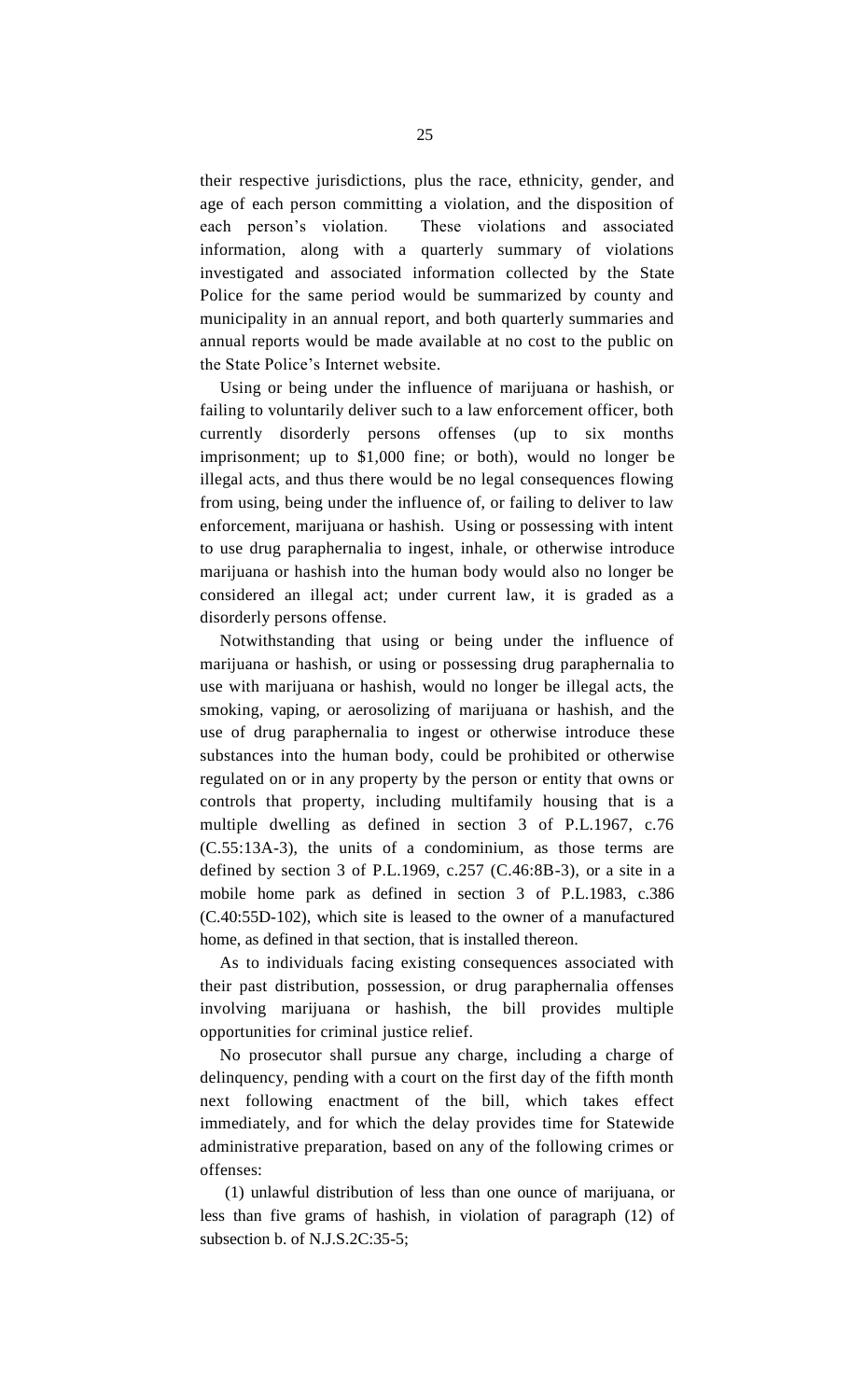(2) obtaining or possessing more than 50 grams of marijuana in violation of paragraph (3) of subsection a. of N.J.S.2C:35-10, or obtaining or possessing 50 grams or less in violation of paragraph (4) of that subsection, or using, being under the influence of, or failing to voluntarily deliver to a law enforcement officer, any amount of marijuana or hashish in violation of subsection b. or subsection c. of N.J.S.2C:35-10;

(3) a violation involving any of the aforementioned offenses and using or possessing with intent to use drug paraphernalia with that marijuana or hashish in violation of N.J.S.2C:36-2;

(4) a violation involving any of the aforementioned offenses and possession of that marijuana or hashish while operating a motor vehicle in violation of section 1 of P.L.1964, c.289 (C.39:4-49.1); and

(5) any disorderly persons offense or petty disorderly persons offense involving a controlled dangerous substance (which only applies to small amount marijuana or hashish offenses) or drug paraphernalia that is subject to conditional discharge pursuant to N.J.S.2C:36A-1.

The non-prosecutable charges and cases for the above violations would be expeditiously dismissed, which could be accomplished by appropriate action by the prosecutor based upon guidelines issued by the Attorney General, or the court's own motion based upon administrative directives issued by the Administrative Director of the Court.

Any guilty verdict, plea, placement in a diversionary program, or other entry of guilt on any matter involving the aforementioned marijuana and hashish crimes and offenses that was entered prior to the effective date of the bill, but the judgment of conviction or final disposition on the matter was not entered prior to that date, would be vacated by operation of law. The vacating of all such matters would occur on the same delayed date applicable to ceasing to pursue and dismiss pending charges to permit Statewide administrative preparation to execute these provisions of the bill. The Administrative Director of the Courts, in consultation with the Attorney General would be expressly authorized to take anticipatory administrative action necessary to vacate the guilty verdicts, pleas, placements in a diversionary program, or other entry of guilt.

Any conviction, remaining sentence, ongoing supervision, or unpaid court-ordered financial assessment of any person who, on the bill's effective date, is or will be serving a sentence of incarceration, probation, parole, or other form of community supervision due to a conviction or adjudication of delinquency solely for one or more of the aforementioned marijuana and hashish crimes would have those matters vacated by operation of law, to be effective on the same delayed date previously stated, again providing time for Statewide administrative preparation to properly and completely vacate all matters.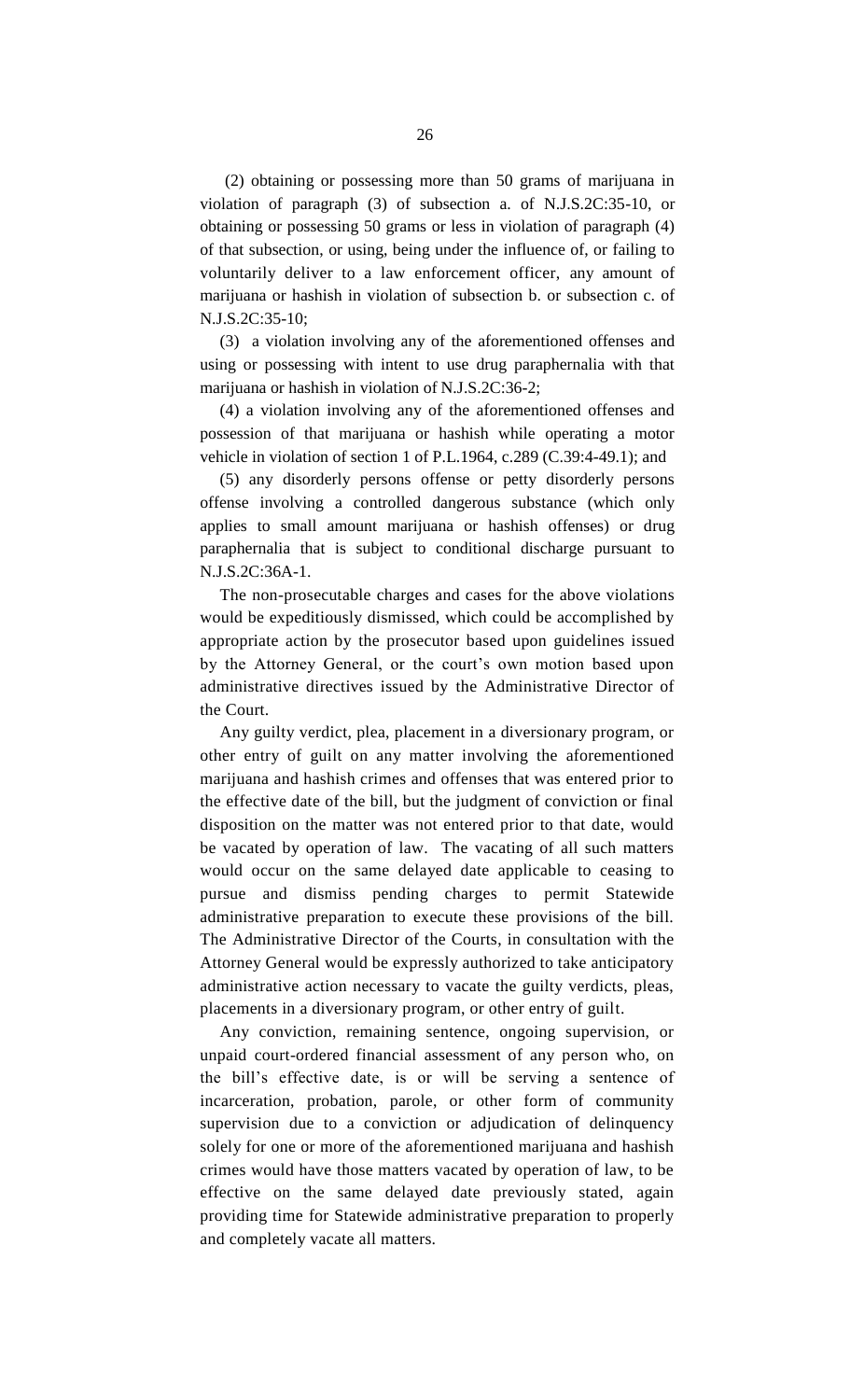For any case from prior to the effective date of the bill concerning the aforementioned marijuana and hashish crimes and offenses, those cases, upon the same delayed date previously stated for the other criminal justice relief actions, would be expunged as a matter of law. The Administrative Director of the Courts, in consultation with the Attorney General, would be expressly authorized to take anticipatory administrative action necessary to expeditiously effectuate the expungements of records carried out by operation of law.

No Forfeiture or Postponement of Driving Privileges for Certain Marijuana and Hashish Offenses

As part of a court sentence or adjudication of delinquency imposed after the bill's effective date, a person would not be subject to a forfeiture or postponement of the person's driving privileges based on a conviction or finding of delinquency for any of the following offenses:

(1) unlawful distribution of, or possessing or having under control with intent to distribute, less than five pounds of marijuana, or less than one pound of hashish, in violation of paragraph (11) or (12) of subsection b. of N.J.S.2C:35-5, or a violation of either of those paragraphs and a violation of subsection a. of section 1 of P.L.1987, c.101 (C.2C:35-7) or subsection a. of section 1 of P.L.1997, c.327 (C.2C:35-7.1), for distributing, or possessing or having under control with intent to distribute, on or within 1,000 feet of any school property, or on or within 500 feet of the real property comprising a public housing facility, public park, or public building;

(2) obtaining, possessing, using, being under the influence of, or failing to make lawful disposition of any amount of marijuana or hashish in violation of paragraph (3) or (4) of subsection a., subsection b., or subsection c. of N.J.S.2C:35-10; or

(3) a violation involving any of the aforementioned offenses and using or possessing with intent to use drug paraphernalia with that marijuana or hashish in violation of N.J.S.2C:36-2.

De-scheduling Marijuana as a Schedule I Controlled Dangerous Substance

On and after the effective date of the bill, marijuana would no longer be included as a Schedule I controlled dangerous substance, which are substances considered to have a high potential for abuse and no accepted medical use, as described in the "New Jersey Controlled Dangerous Substances Act," P.L.1970, c.226 (C.24:21-1 et al.). The bill also expressly states that marijuana may not be designated or rescheduled and included in any other schedule by the Director of the Division of Consumer Affairs in the Department of Law and Public Safety pursuant to the director's designation and rescheduling authority set forth in section 3 of P.L.1970, c.226 (C.24:21-3).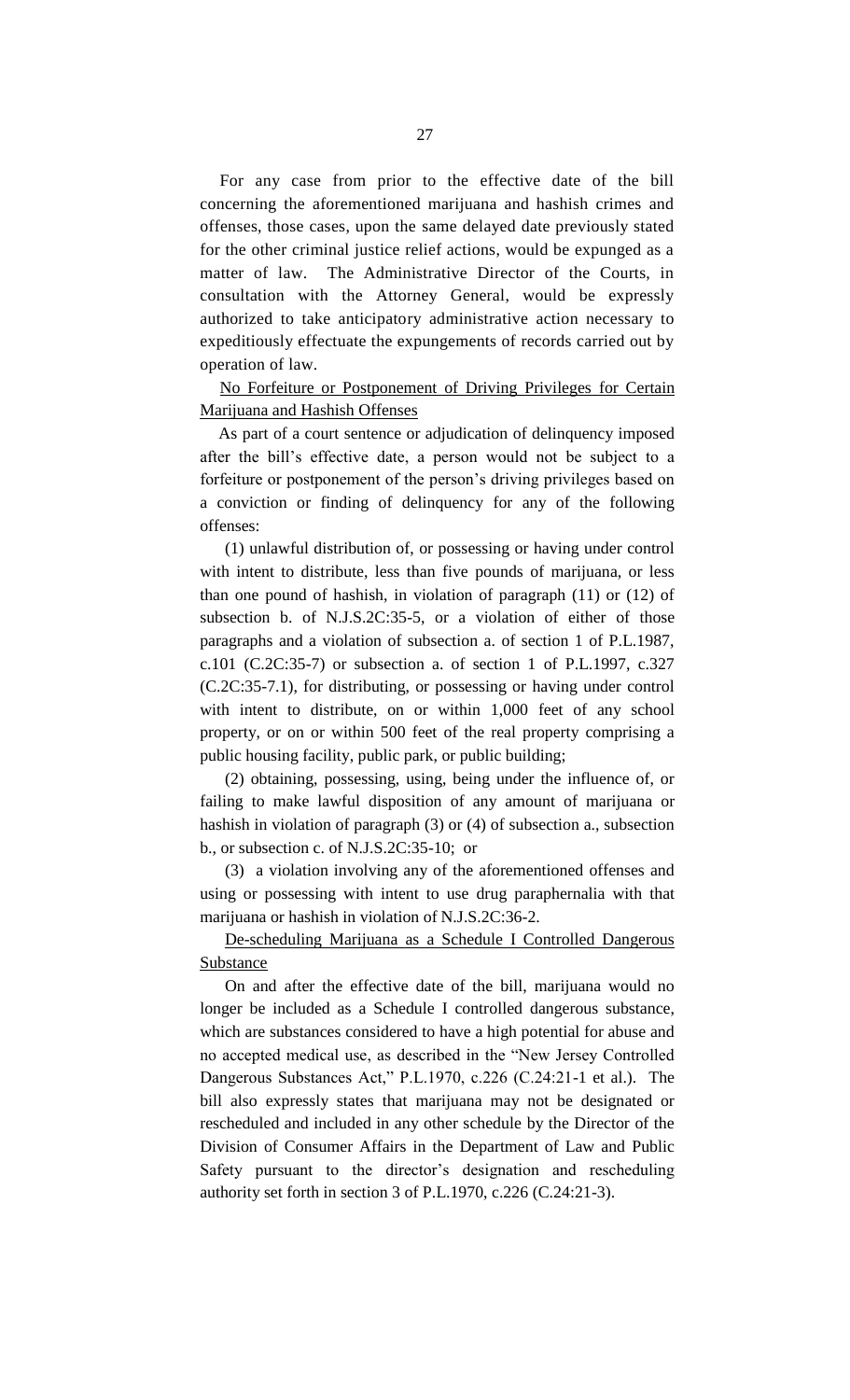#### Reporting Requirements by the Commission

Lastly, the commission would annually report to the Governor and Legislature regarding the commission's regulation and enforcement activities associated with the personal use of cannabis pursuant to the bill (and the medical use of cannabis pursuant to the "Jake Honig Compassionate Use Medical Cannabis Act"). The annual report would include information on: the number of criminal arrests or charges for smaller amount marijuana or hashish distribution or possession (amounts that exceed the new decriminalized amounts described above), cataloged by the jurisdictions in which the acts resulting in the citations, arrests, or charges occurred, and the race, ethnicity, gender, and age of the persons cited, arrested, or charged; the number of motor vehicle stops by law enforcement for driving under the influence of personal use cannabis or marijuana, catalogued in the same manner; the total number of personal use cannabis licenses issued since the distribution of the previous report to the Governor and Legislature, as well as the number for each class of license issued; the total number and type of applicants that submitted applications for licenses and whether they were approved, reapproved, or denied, plus data compiled by the Office of Minority, Disabled Veterans, and Women Cannabis Business Development about participation in the lawful operation of cannabis businesses by persons from socially and economically disadvantaged communities, as well as minority owned, disabled veterans' owned, and women's owned business development in the personal use cannabis marketplace.

This bill, as amended and reported, is identical to the Second Reprint of Senate Bill No. 21, as reported by the Senate Judiciary Committee with amendments on December 14, 2020.

#### COMMITTEE AMENDMENTS:

The committee amendments to the bill:

revise the definition of "impact zones," as described in the statement above, to broaden the criteria of eligible municipalities associated with past criminal enterprises contributing to higher concentrations of law enforcement activity, unemployment, and poverty, or any combination thereof;

- define "bona fide labor organization," which may include characteristics such as being a party to an executed collective bargaining agreement with medical or personal use cannabis employers or being affiliated with any regional or national association of unions, for purposes of determining an applicant's involvement with such an organization with respect to the prioritization of applications for licensure as described in the statement above;

- increase the number of available clinical registrant permits, from four to five, that could be applied for, subject to review and approval by the commission;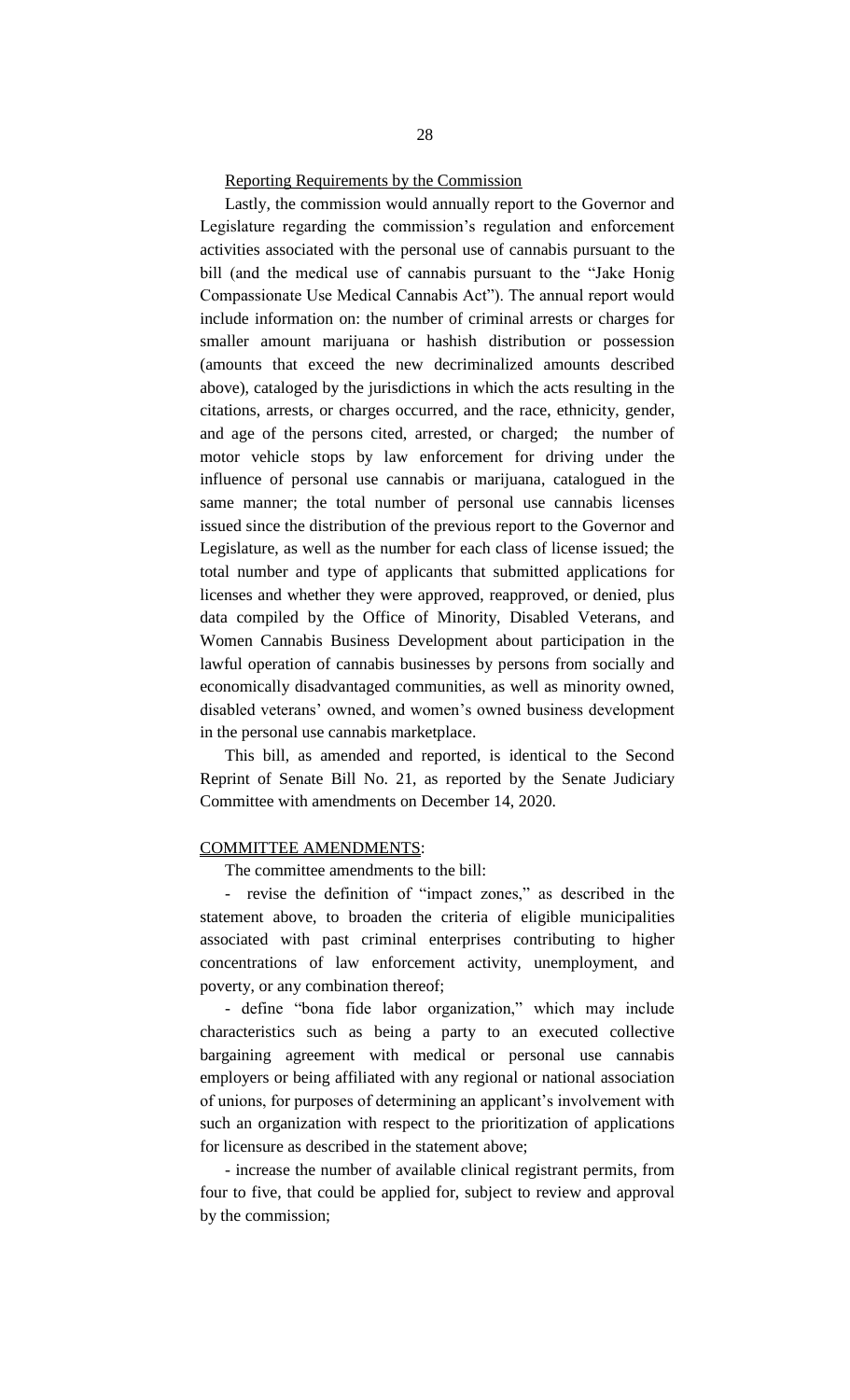- prohibit a cannabis retailer's premises from being located in or upon any premises in which operates a grocery store, delicatessen, indoor food market, or other store engaging in retail sales of food, or in or upon any premises in which operates a store that engages in licensed retail sales of alcoholic beverages;

- establish that the commission would create a process to allow a microbusiness, while still issued a valid microbusiness-designated license, to apply to convert and continue operations as a licensed business that is not subject to the operational limitations for microbusinesses, as described in the statement above;

- clarify that an independent third party, through a technology platform such as the Internet, may be used by a licensed cannabis retailer to assist with that retailer's receipt, processing, and fulling of orders by consumers, and this third party need not be licensed as any form of cannabis business, so long as all physical acts in connection with fulfilling the order and delivery are done though certified cannabis handlers on behalf of the retailer;

- shift the timeframe of the initial 24-month marketplace transition, as described in the statement above, so that it begins on the bill's effective date, which is immediately upon enactment;

- allow the holder of a Class 3 Cannabis Wholesaler license to also hold one other Class 4 Cannabis Distributor license during and after the 24-month transition period;

- adjust the formula for appropriating monies in the "Cannabis Regulatory, Enforcement Assistance, and Marketplace Modernization Fund," other than monies based on the Social Equity Excise Fee (appropriated through a different process), so that at least 70 percent of just the tax revenues on retail sales of cannabis items, and no other revenue sources in the fund such as fees and penalties, would be appropriated for investments in "impact zone" municipalities, leaving more monies available for funding cannabis regulatory operations and paying training costs for law enforcement Drug Recognition Experts;

- require that an employee drug test include a physical examination conducted by a commission-certified Workplace Impairment Recognition Expert, as such a certification, developed by the commission as described in the statement above, is necessary in order to opine on an employee's state of impairment;

- add criminal justice reforms with respect to several offenses associated with distribution or possession of smaller amounts of marijuana or hashish, through such means as decriminalizing such offenses, requiring dismissal of pending charges, vacating current entries of guilt or placement in diversionary programs, and vacating current convictions for such offenses, as well as expunging past charges, arrests, convictions, and adjudications of delinquency for such offenses and providing for administrative action to expunge records associated with any such matters, as described in the statement above;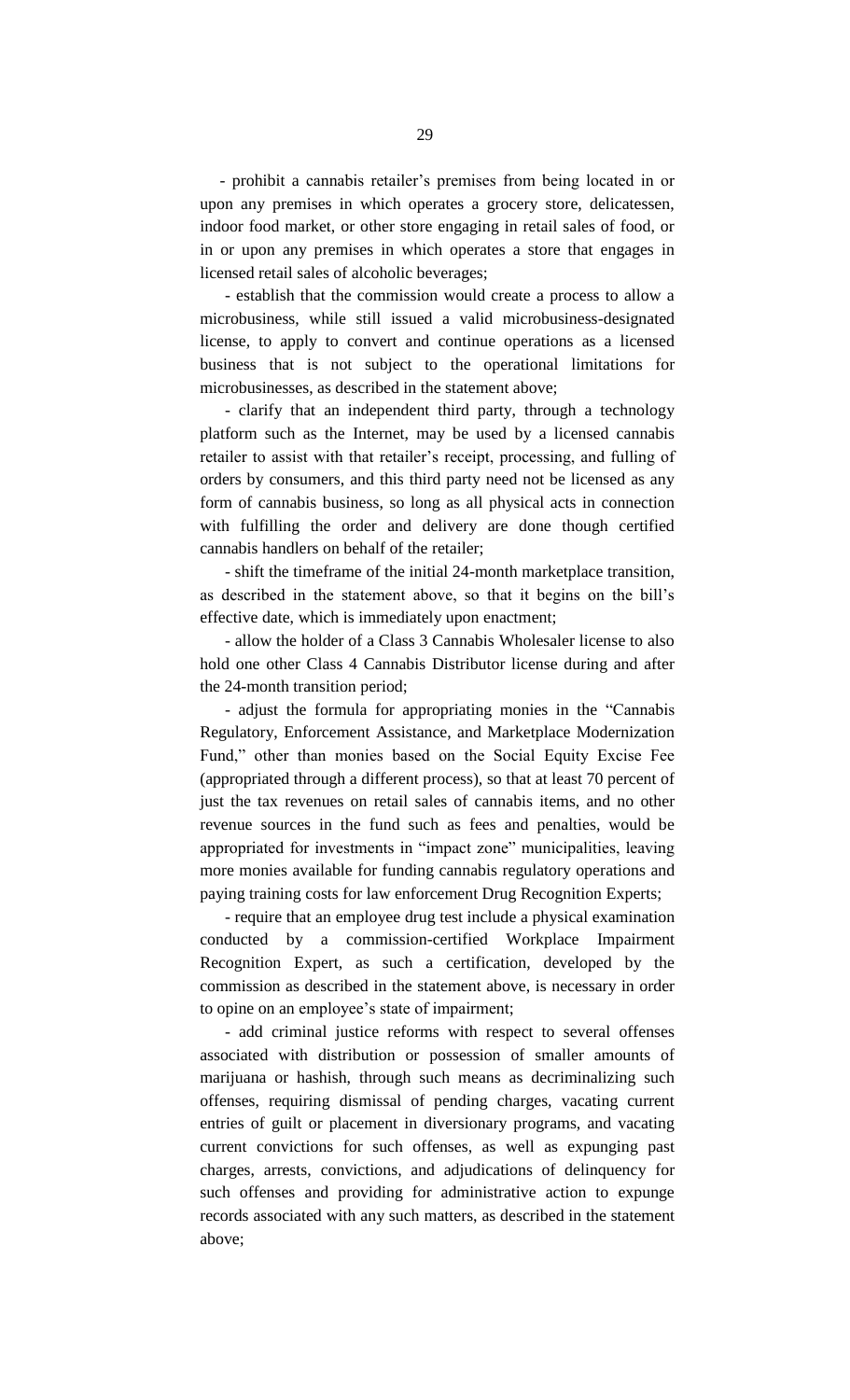- make edits to fix drafting errors, provide for more proper usage of defined terms, and create better language consistency throughout the entire bill; and

- update the bill's synopsis to reflect changes to the bill resulting from the amendments.

#### FISCAL IMPACT:

The Office of Legislative Services anticipates that the bill will both raise and lower the annual revenues and expenditures of the State as well as municipal and county governments by indeterminate amounts. The following analysis does not consider the fiscal effects of the constitutional amendment that voters approved in November 2020 that legalized personal use cannabis generally and addressed the taxation thereof.

State Government Revenue Effects: Annual State revenues will grow on account of: 1) application, license, certification and criminal background check fees to be paid by persons seeking to participate in the regulated personal use cannabis marketplace; and 2) penalties and fines to be paid for violations of the numerous regulatory and other provisions of the bill. If the Cannabis Regulatory Commission were to impose the optional Social Equity Excise Fee, the State would receive additional revenue each year.

 The annual revenue gain will be somewhat counterbalanced by an annual State revenue loss arising from the decriminalization and downgrading of certain marijuana- and hashish-related offenses, as collections from court filing fees and penalties will decline.

State Government Expenditure Effects: Annual State expenditures will rise as a result of the regulation and oversight of the personal use cannabis marketplace, the enforcement of the regulations, the reimbursement of municipal and county expenditures for police officers to participate in drug recognition training, and the granting of financial assistance to municipalities defined as an "impact zone" in the bill and their qualifying residents.

The bill will also lower annual State expenditures as fewer marijuana- and hashish-related acts will enter the criminal justice system and other marijuana- and hashish-related delinquencies will be downgraded to lower terms of incarceration.

Further, a one-time State expenditure decrease will arise from the dismissal of certain pending marijuana- and hashish-related charges and the vacating of certain current convictions for such offenses.

Local Government Revenue Effects: Annual revenues of municipal and county governments will increase from: 1) municipal application and license fees to be paid by persons seeking to operate regulated personal use cannabis establishments within the jurisdiction of a municipality that elects to regulate and license the establishments; 2) fines to be paid for violations of municipal license requirements and regulations; and 3) State reimbursements paid to municipal and county